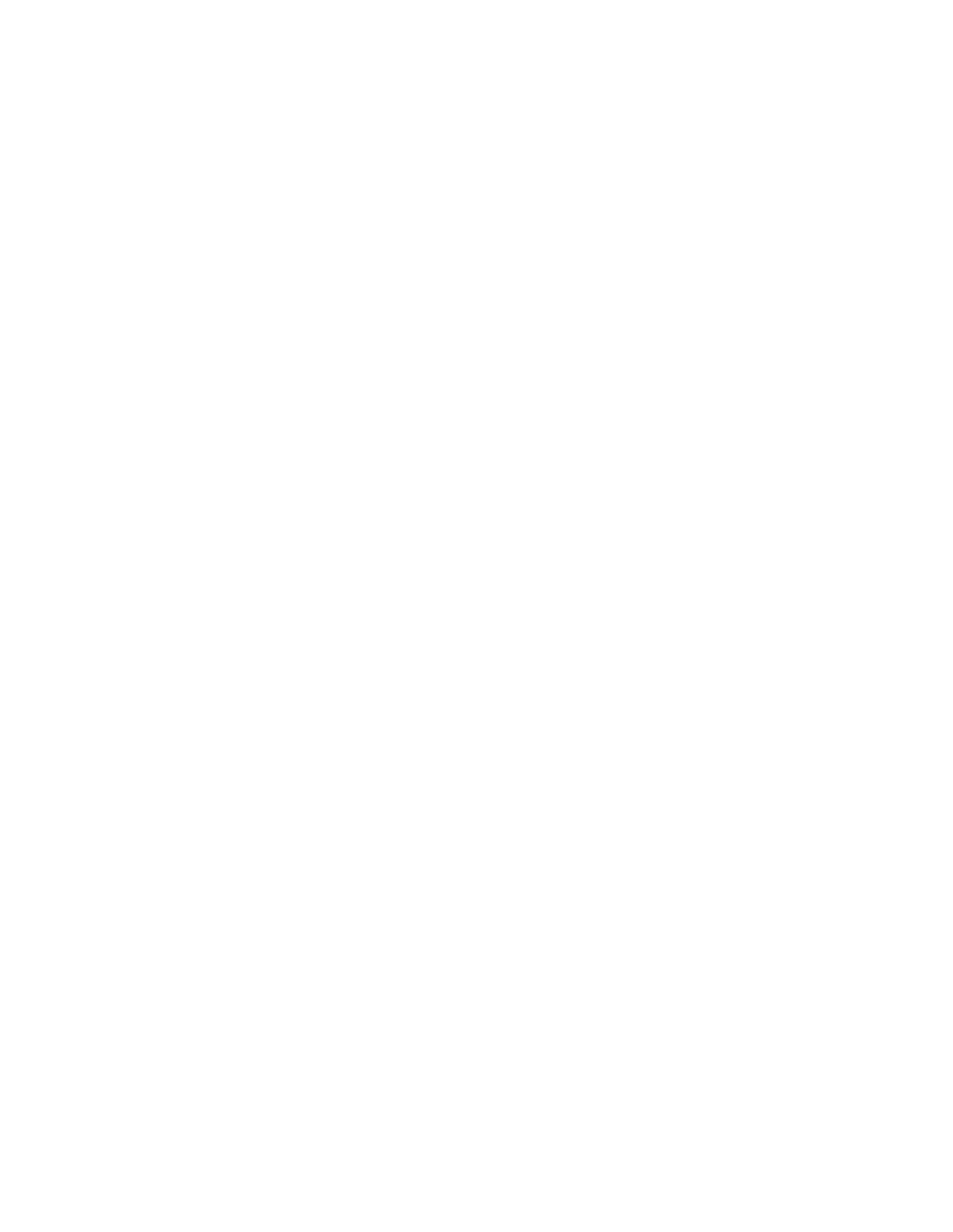# **ABBREVIATIONS AND ACRONYMS**

| <b>AfDB</b> | <b>African Development Bank</b>                          |
|-------------|----------------------------------------------------------|
| AsDB        | <b>Asian Development Bank</b>                            |
| <b>CCSD</b> | The Global Center for Conflict, Security and Development |
| EBRD        | European Bank for Reconstruction and Development         |
| <b>FCS</b>  | Fragile and conflict-affected situations                 |
| <b>FCV</b>  | Fragility, Conflict, and Violence                        |
| GGGI        | Global Green Growth Institute                            |
| <b>HR</b>   | <b>Human Resources</b>                                   |
| <b>IADB</b> | <b>Inter American Development Bank</b>                   |
| <b>IATI</b> | International Aid Transparency Initiative                |
| <b>IBRD</b> | International Bank for Reconstruction and Development    |
| IDA         | <b>International Development Association</b>             |
| <b>IEG</b>  | <b>Independent Evaluation Group</b>                      |
| <b>IFAD</b> | <b>International Fund for Agricultural Development</b>   |
| <b>IFC</b>  | <b>International Finance Corporation</b>                 |
| <b>IMT</b>  | Information Management and Technology                    |
| IT          | <b>Information Technology</b>                            |
| M&E         | Monitoring and Evaluation                                |
| <b>MfDR</b> | <b>Managing for Development Results</b>                  |
| MIC         | Middle-Income Countries                                  |
| MIGA        | Multilateral Investment Guarantee Agency                 |
| <b>OECD</b> | Organization for Economic Co-operation and Development   |
| <b>QBRR</b> | Quarterly Business and Risk Review                       |
| QuODA       | Quality of Official Development Assistance Assessment    |
| UN          | <b>United Nations</b>                                    |
| <b>UNEP</b> | <b>United Nations Environment Programme</b>              |
| WB          | World Bank                                               |
| WBG         | World Bank Group                                         |
| <b>WDR</b>  | World Development Report                                 |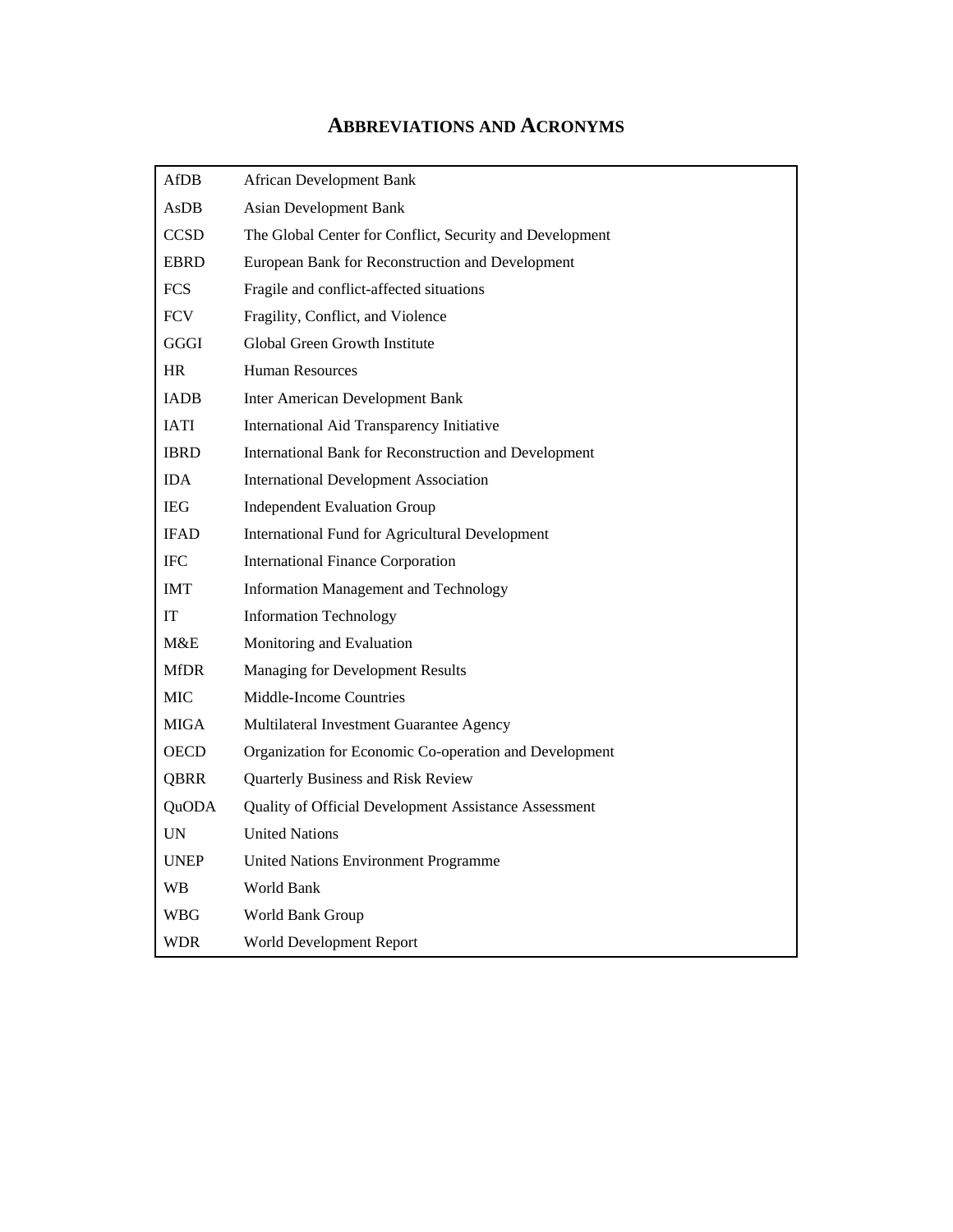# **UPDATE ON THE BANK'S BUSINESS MODERNIZATION:** RESULTS, OPENNESS, AND ACCOUNTABILITY **SPRING 2012**

### **CONTENTS**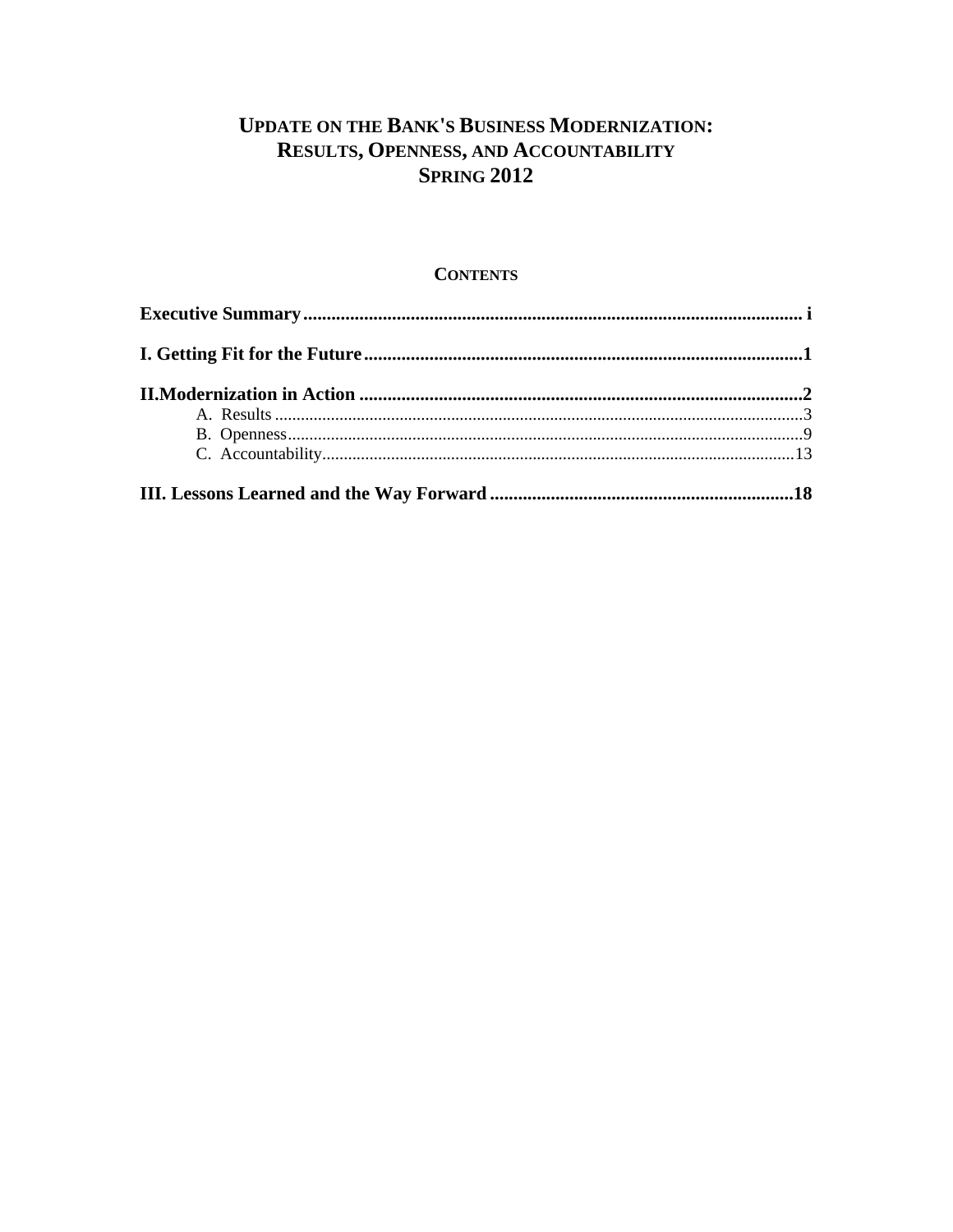# **UPDATE ON THE BANK'S BUSINESS MODERNIZATION: RESULTS, OPENNESS, AND ACCOUNTABILITY SPRING 2012**

### **EXECUTIVE SUMMARY**

1. **The world has changed dramatically since 1944 and the World Bank must continually change with it. Where once we overly relied on policy prescriptions, today the World Bank is committed to supporting clients to help solve their development challenges—working together to identify, design, partner, and implement the most effective development solutions**. As these challenges diversify, and as partners tackling these challenges also diversify, the World Bank must continue to modernize its services, processes, and organization. This paper updates Governors on this ongoing process of modernization. This process builds on one of the four pillars of the package agreed by Governors at the 2010 Spring Meetings—together with the other pillars of post-crisis strategic directions, an expanded capital base, and a broader representation at the Bank.

2. **At its core, modernization is about strengthening our focus on results, openness, and accountability**. Our clients demand that we focus on results. Measuring and learning from results enables us to build knowledge and tailor development solutions. But the Bank does not have all the answers: a more open Bank makes our data and knowledge available to others; it makes us open to listen and learn from others; and it engages us with others to generate knowledge together. A results-focused, open institution also strengthens our accountability to shareholders, partners, and citizens. As our experience working in development has taught us, a more accountable institution can make us more responsive to client demands, continually alert to governance and anticorruption issues, and more effective and efficient in the use of taxpayers' funds.

3. **In each of these areas, important milestones have been reached over the past two years** laying the ground for further and deeper modernization. Important lessons have also been learned which we will incorporate into the design and sequencing of the key modernization challenges ahead.

4. **To become more results-focused, our first priority has been to expand our capacity to measure, report on, and learn from results**. Having introduced standardized indicators across projects enables us to report that, for instance, our support through IDA-financed projects over the last 10 years, has helped immunize 310 million children; provided access to water for 113 million people; and better education for more than 100 million children each year. All our projects—both IDA and IBRD—have now been geo-mapped, providing geographic location (when possible at the sub-national level), along with disaggregated poverty, population density, and human-development data. We launched our first comprehensive *World Bank for Results Report* at the 2011 Annual Meetings. Among our next steps in this area, reflecting institutional commitments, is better measuring our knowledge work. We are also planning to disaggregate by gender many of the results we monitor. Parallel to this, we are expanding our capacity to measure risks at the operational, financial, and corporate levels. Ultimately, these two sides will drive better informed decisions based on a weighting of risks with respect to development impact results.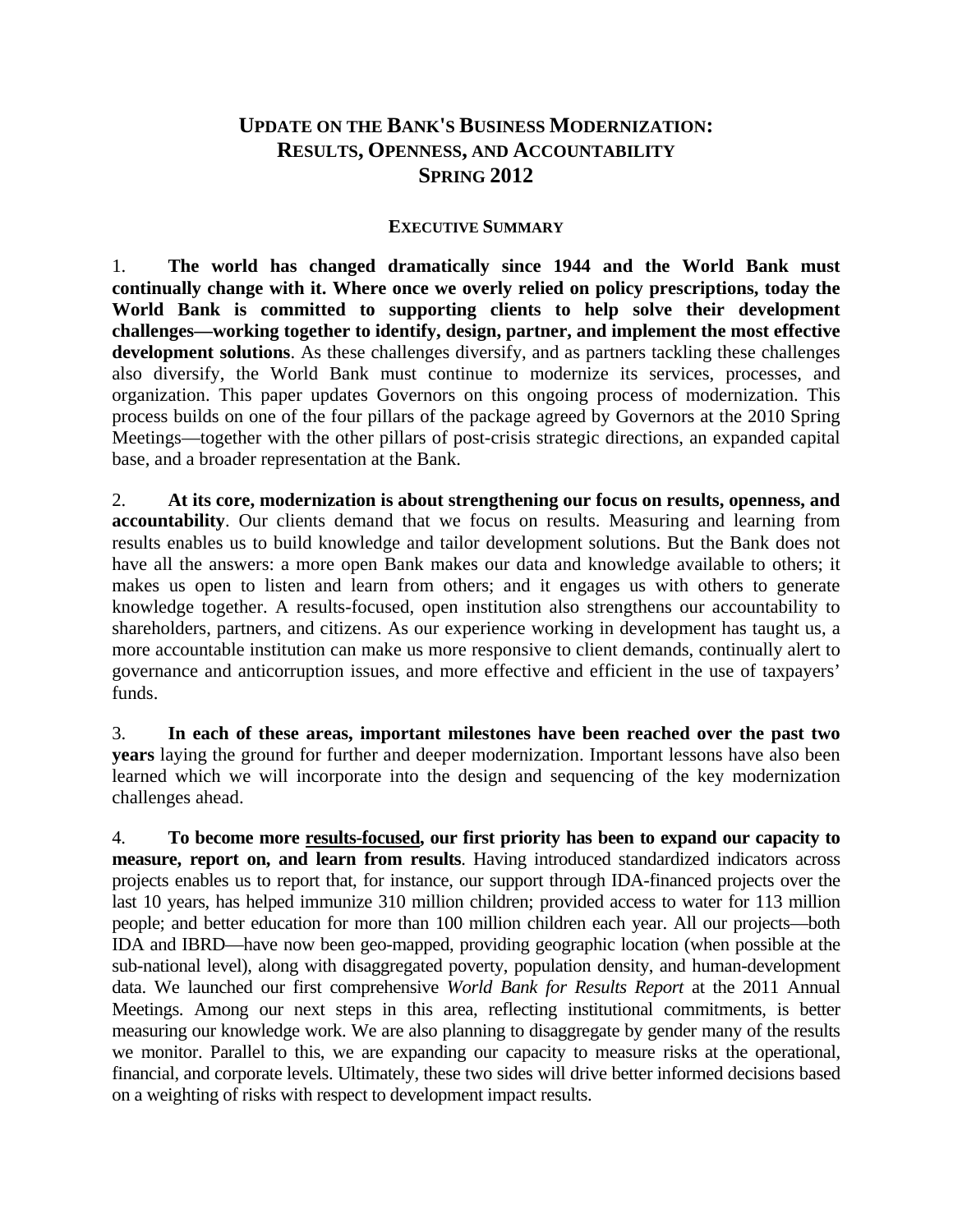5. **Building on this investment, we are strengthening the results focus of our instruments**. Our recently-launched new lending instrument, Program-for-Results, enables clients to receive funds upon achievement of pre-agreed results. We are now focusing on the simplification of our internal processes to further enable this focus on results and we are conducting reviews of our procurement and safeguard policies. In addition, we are tightening our approach to quality measurement and management across our instruments to foster learning from implementation and stronger evidence-based design of development solutions.

6. **But modernization is not just about the way we do business; it is also about the business we do**. For much of our history, the Bank has engaged in "plain vanilla" lending. Increasingly, a results-focus means that we must expand our development toolkit—expanding guarantee instruments and the incentives for investment in public private partnerships, designing new risk management instruments such as weather insurance, and exploring innovative partnerships to foster the development of local-currency bond markets. We are also testing new ways of addressing development challenges—including global public goods—through innovations, often building on the promise of beneficiary involvement and new technologies. Modernizing the Bank also means introducing greater flexibility and innovation for interventions in fragile and conflict-affected situations (FCS) and greater customization for middle-income countries. And modernization means scaling up our work to support gender equality mainstreaming interventions into projects, assistance strategies, analytics, data collection, and indicators.

7. **Finally, to deliver results on the ground, we need a strengthened global mobility strategy**. We are taking a "variable geometry" approach to decentralization, adjusting our presence in the field to the business needs—from fragile and conflict-affected situations to middle-income countries. In particular, we are piloting two "Hubs": in Kenya on fragile and conflict situations; and in Singapore, a multi-dimensional center providing, among other things, expertise in infrastructure public private partnerships. Global Mobility will require a multidimensional toolbox: a new knowledge management platform that can better enable information to flow across locations, IT policies that can enable hardware to be "locationneutral" and HR policies and services that can incentivize mobility, strengthen security and flexibility, and deliver support to a globally dispersed staff.

8. **Our openness agenda builds on the vision of an Open Bank**. A landmark Access to Information Policy and the Open Data initiative have opened up the Bank, leading "Publish What You Fund" to rank the World Bank as a leader in transparency. Internally, the modernization process is promoting transparency of data, expenditures, and decision-making, and by so doing improving internal accountability and oversight.

9. **Beyond opening the Bank, we are exploring new ways to convene and build knowledge with partners, including on global public goods**. Open platforms like the "Jobs Knowledge Platform," crowd-sourcing activities like the "Water Hackathon," and scaled-up South-South exchanges all seek to move the Bank from Knowledge-keeper to Knowledgepartner. Our Open Development agenda seeks to democratize development. Our support to client countries' Open Government initiatives is a growing line of business. Since 2011, we have provided budget support only to governments with a published budget. The next frontier of this agenda is to more systematically crowd source development solutions and multiply feedback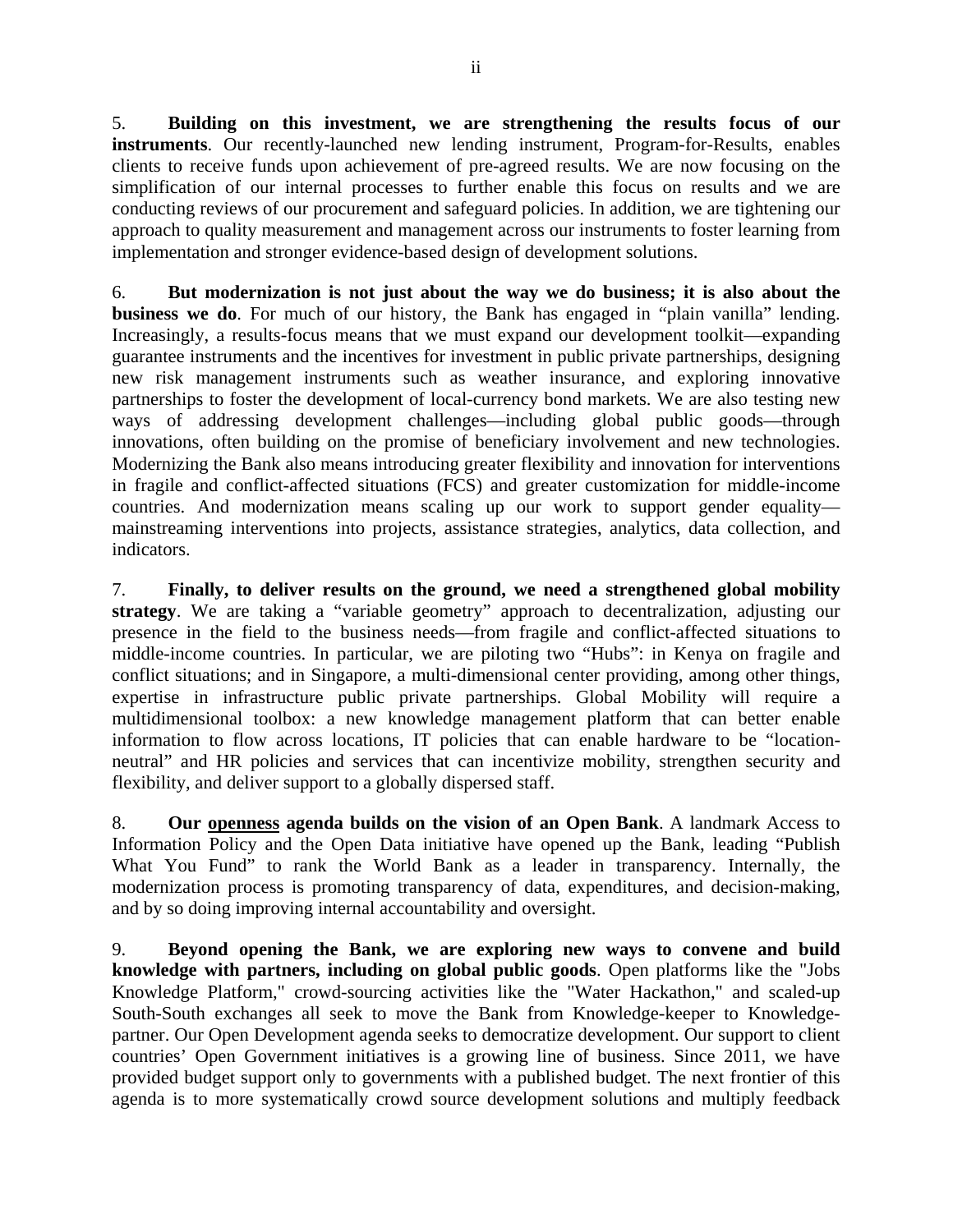loops from beneficiaries. Our priority is to make publicly-available data and information more interactive so that beneficiaries, partners, governments, and citizens can participate fully in the search for development solutions and the strengthening of development outcomes.

10. **Focusing on results and openness is strengthening the Bank's efforts to make itself more accountable to shareholders and other stakeholders through a new Corporate Scorecard**. Mapping projects we support, emphasizing our consultation practices, and promoting feedback loops in the projects we support will make us more accountable to beneficiaries. With our clients, our focus on accountability translates into our updated strategy and implementation plan on "Strengthening Governance, Tackling Corruption."

11. **External accountability ultimately relies on internal accountability, an area of intense focus of the modernization agenda**. To manage the tensions between a country-driven prioritization process and the corporate commitments of a global institution, and the synergies between country and global knowledge and relationships, we are implementing a series of initiatives creating two-way lines of sight between senior management and the front lines. The portfolios of the three Managing Directors have been realigned to focus on regional operations; knowledge and learning; and modernization and operational support. Memoranda of Understanding between the Managing Directors and each Vice President will now define organizational units' objectives and, together with the integration of sources of funds administrative budget, trust funds, and reimbursable services—will underpin accountability. We are also implementing a series of initiatives to simplify our processes and harmonize them across the institution—including a "decision-making and accountability" framework, which, applied to various processes, will speed up decision-making, reduce bureaucracy, and strengthen accountability. By assigning much clearer responsibility and accountability for decision-making, we also believe it will help to mitigate risk-aversion.

12. **To implement this agenda of results, openness, and accountability, we are reforming human resources and information and technology management**. In the human-resource management area, our objective is to attract and motivate a world-class group of diverse and talented staff that matches business needs. Beyond progress to increase internal mobility, introduce flexibility in contract terms, and reach gender parity in the senior management team, our next priorities are to further review our compensation and benefits package, revamp our performance and talent management systems to better grow, support and leverage talent and opportunities, and continually expand the diversity of our staff (in particular to reach our target of gender parity throughout management). We will also review the impact of new renewableterm appointments and options for going forward which retain sufficient flexibility to meet changing business needs but also help grow and invest in our staff.

13. **Modernizing the Bank is a large and challenging agenda encompassing work on processes, instruments, policies, and cultural change. Much work has begun, but much remains to be done**. Management is committed to staying the course. The critical priorities in FY13 will be to:

 make a step change in simplification, quality assurance, and accountability, including developing options to reduce overlaps and duplication in our structural organization;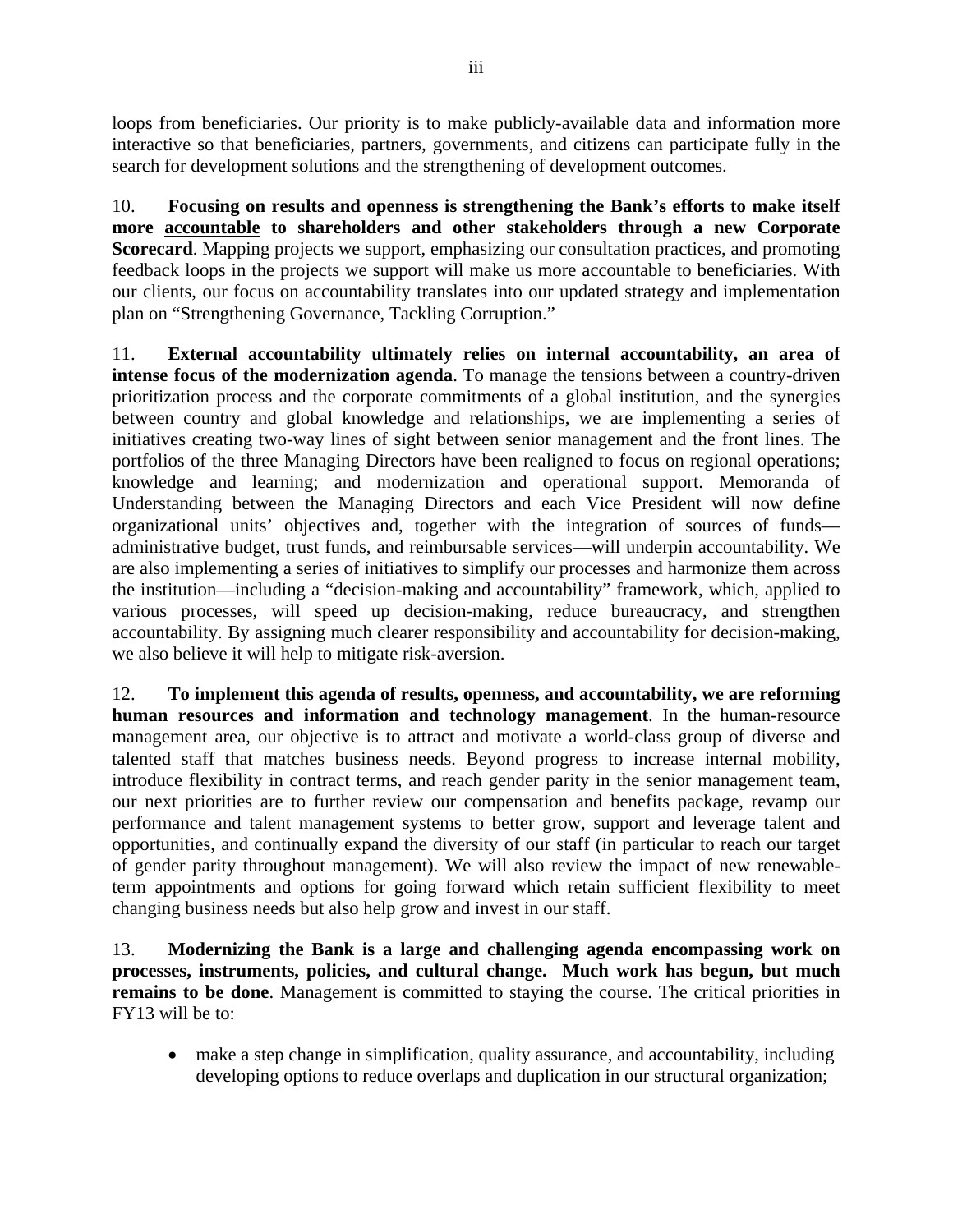- develop quality and impact indicators for knowledge and improve governance and management of the knowledge portfolio;
- take the results agenda to the next level, in particular by building in client and beneficiary feedback;
- adopt a package of measures to scale up our work in FCS;
- make attention to gender part of the Bank's DNA—including from conceptualization through M&E—and incorporate gender indicators in M&E frameworks;
- tackle HR reforms, in particular with the introduction of a new approach to performance and talent management, benefits and compensation, and global mobility; and
- begin to deepen synergies and collaboration across the Bank Group.
- 14. Management will report back on this agenda at the 2013 Spring Meetings.
- 15. Questions for the Development Committee's Consideration:
	- i. Would Ministers like to offer comments or suggestions on the Modernization reforms already undertaken?
	- ii. Do Ministers wish to offer guidance on the proposed next steps?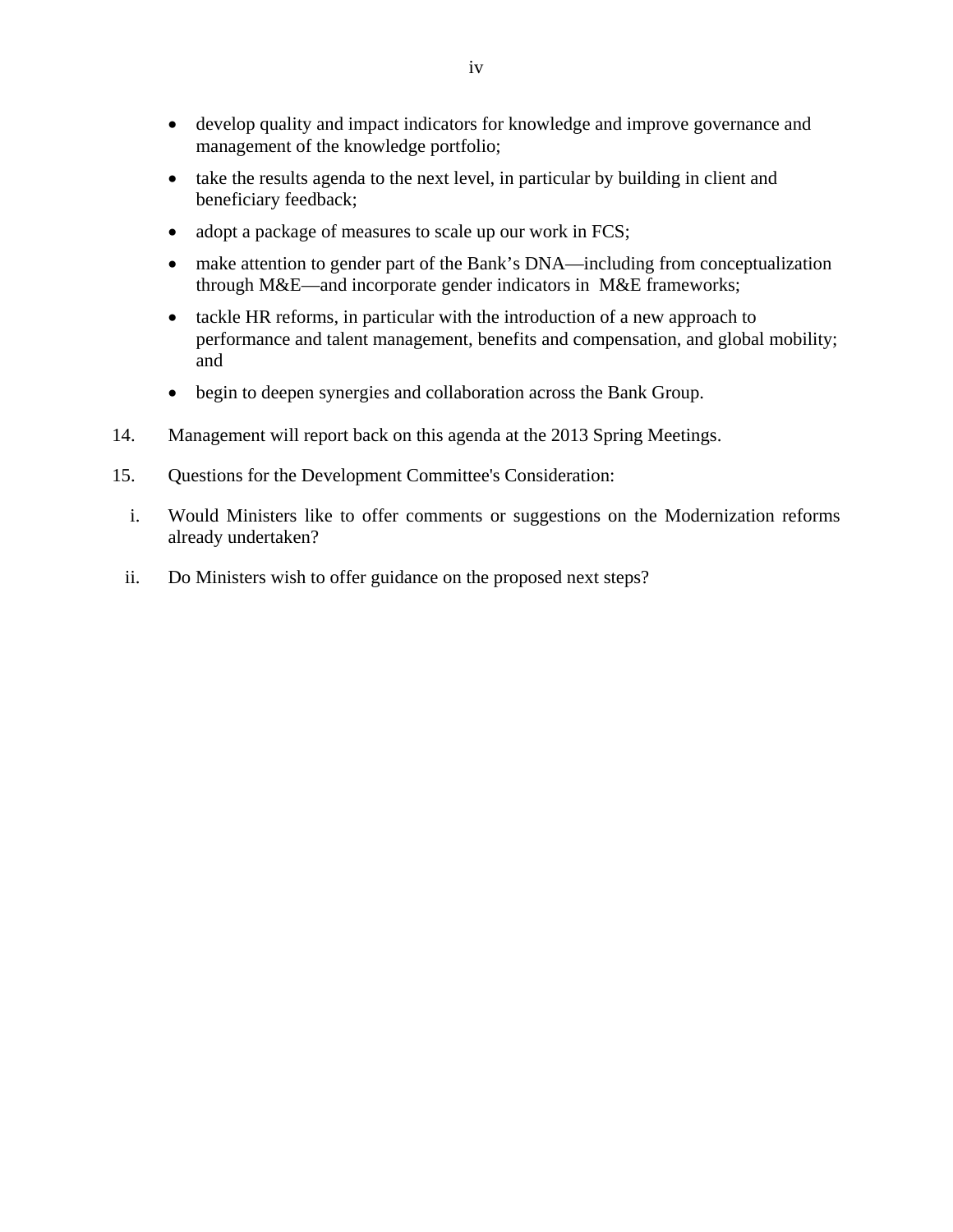# **UPDATE ON THE BANK'S BUSINESS MODERNIZATION: RESULTS, OPENNESS, AND ACCOUNTABILITY SPRING 2012**

### **I. GETTING FIT FOR THE FUTURE**

1. **The World Bank of the 21<sup>st</sup> century is not the Bank of old.** While our fundamental mission in supporting clients remains to overcome poverty and achieve sustainable development, today's World Bank does not do so by prescribing policies and programs to developing countries. Rather, we work with clients to help them identify and implement development solutions; and offer our diverse clients an appropriate mix of knowledge services, capacity development, and financing. We are working to do development differently—offering customized services and innovative financing tools, working openly and transparently, while urging clients to do the same; and putting in place structures and staff that reflect the voices of a changing world.

2. **These shifts reflect major changes in our environment. Emerging markets are becoming new drivers of ideas, growth, investment, and trade**. This gradual transformation has been accelerated since the economic turbulences that started in 2008. In turn, this is transforming the multilateral system of which the Bank is a part. Our clients' needs are also evolving, stretching the spectrum from the complex issues of risk management and institutionbuilding of fragile and conflict-affected situations, to the highly technical policy issues of middle-income countries facing advanced economies' challenges.

3. **In addition, the actors in the development community have diversified, with an impact on what clients need and want from the World Bank**. Development—from ideas and experience of development to public and private financing for development—flows increasingly South-South. The roles of non-governmental organizations have evolved considerably, diversifying the sources of development knowledge: Clients are looking for a broker and convener of the best knowledge and innovation across the world. Sources of development finance have also diversified, with the private sector playing an increasingly important role not least for financing the massive infrastructure needs of countries that want to sustain growth: Clients are looking for risk management tools and innovations that leverage private sector financing.

4. **Finally, the tools for development are changing**. Events in the Middle East over the past 18 months have emphasized the role of citizens and non-governmental actors in development. And new technologies are creating new opportunities for development interventions.

5. **In this highly dynamic and uncertain environment, we are seeking to be increasingly responsive to the immediate needs of our clients and the medium-term strategic priorities of our shareholders**. We cannot predict the future with certainty, but we can get fit for a future of more rapid change and diversified demands. Getting fit for the future is the essence of our program to modernize our products and services, our organization, and our processes and systems, through a triple agenda of *results, openness, and accountability.*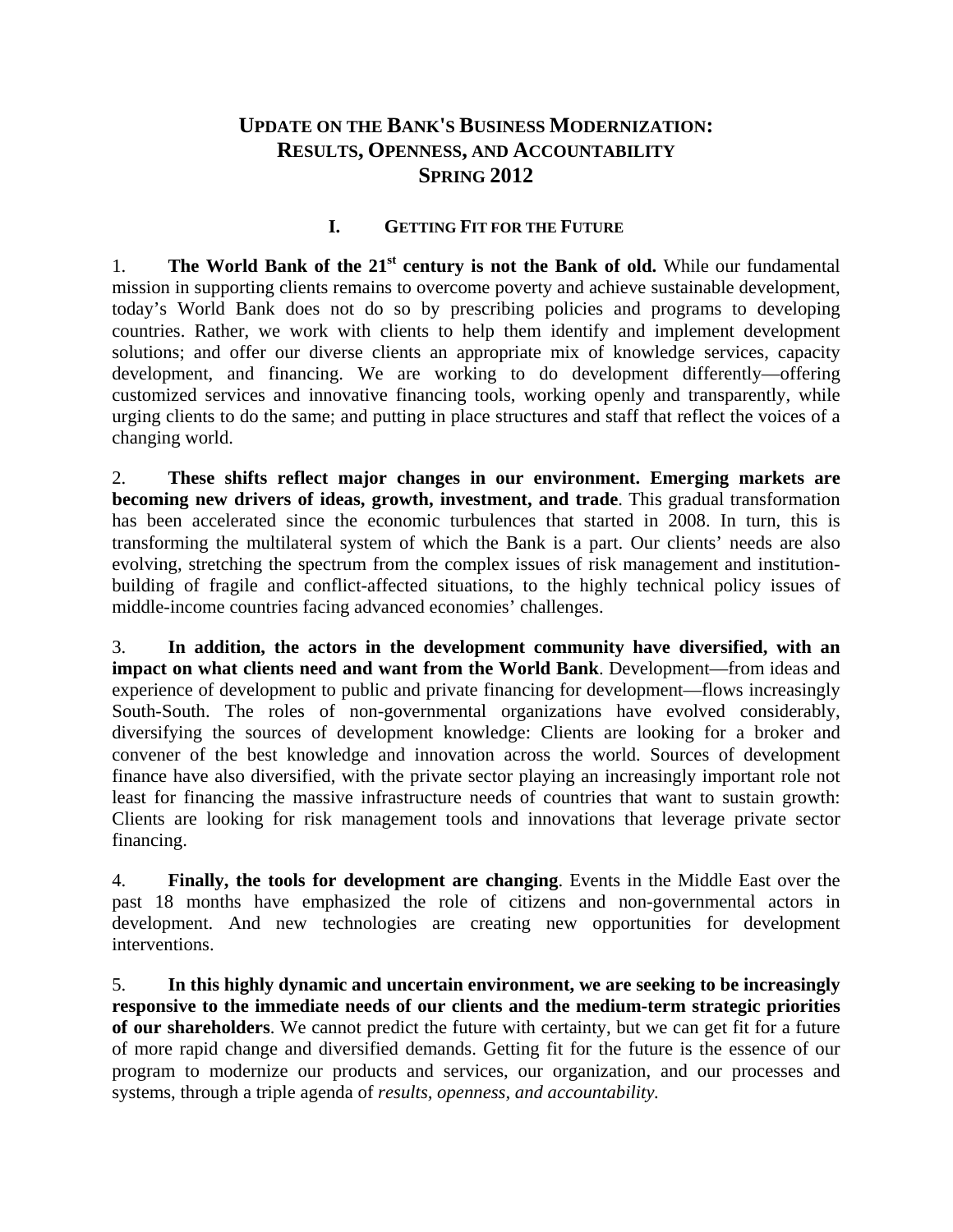### **II. MODERNIZATION IN ACTION**

6. **Important milestones have been reached over the past two years in the results, openness, and accountability agenda, laying the groundwork for further and deeper modernization**. Nonetheless, modernization remains a work in progress, requiring the better integration of country programs with global knowledge and the simplification of processes and systems that are necessary to allow the Bank to focus its energies more on clients' needs and less on internal and administrative tasks.

### 7. **Business Modernization, the focus of this paper, is one element of a four-pillar framework for modernizing the World Bank**:

- refreshing and refining our strategic directions,
- adopting  $21<sup>st</sup>$  century governance to give greater voice to developing members,
- taking measures to ensure that the World Bank Group remains financially strong, and
- engaging in a far-reaching process of business modernization, encompassing our products and services, our organization, and our processes and systems.

8. This overall framework was endorsed by the Bank Governors in the Spring of 2010.<sup>1</sup> This paper, "Modernization in Action," tells an overall story of the evolving reform agenda two years after the modernization program began—and the way forward.

9. **Specific reforms are accompanied by a conscious effort to change the corporate culture to favor results, openness, and accountability**. Senior Management is listening to and involving staff and middle management in the reform process and is actively soliciting and responding to ideas from all parts of the Bank. Change mandated from the top is not enough; Management is also encouraging staff and middle management to propose initiatives that support results, openness, and accountability.

10. **This paper focuses on the IBRD/IDA reform agenda**. IFC has identified its own program of reforms through IFC 2013 to strengthen impact and organizational effectiveness. Recent reforms that are now being rolled out at IFC include a refinement of the business line structure to strengthen strategic alignment and client focus, reforms to the funding structure and financial management framework, and elaboration of a new career framework for Advisory Services staff.<sup>2</sup> MIGA reforms are the basis for ongoing performance enhancement. Recent amendments to MIGA's Convention and Operational Regulations have led to new guarantee instruments with broader applicability. MIGA has updated its underwriting guidelines and continues to focus on streamlining procedures and increasing efficiency, thereby enhancing

 1 The overall modernization agenda was reflected in two related papers under the collective title *New World, New World Bank Group*: (i) *New World, New World Bank Group: Post Crisis Directions* published in February 2010: and (II) *New World, New World Bank Group (II): The Internal Reform Agenda* published in April 2010. The present paper is the second annual update on business modernization; see *Modernizing the World Bank Group: An Update*, April 16, 2011.

<sup>2</sup> IFC and MIGA will continue to report separately to the Board on their change processes. Detailed information on the status of the IFC Change Process can be found in the update IFC presented to the Board at end October, 2011. MIGA's reforms are outlined in its FY12-14 Strategy: Achieving Value-Driven Volume presented to the Board in May 2011.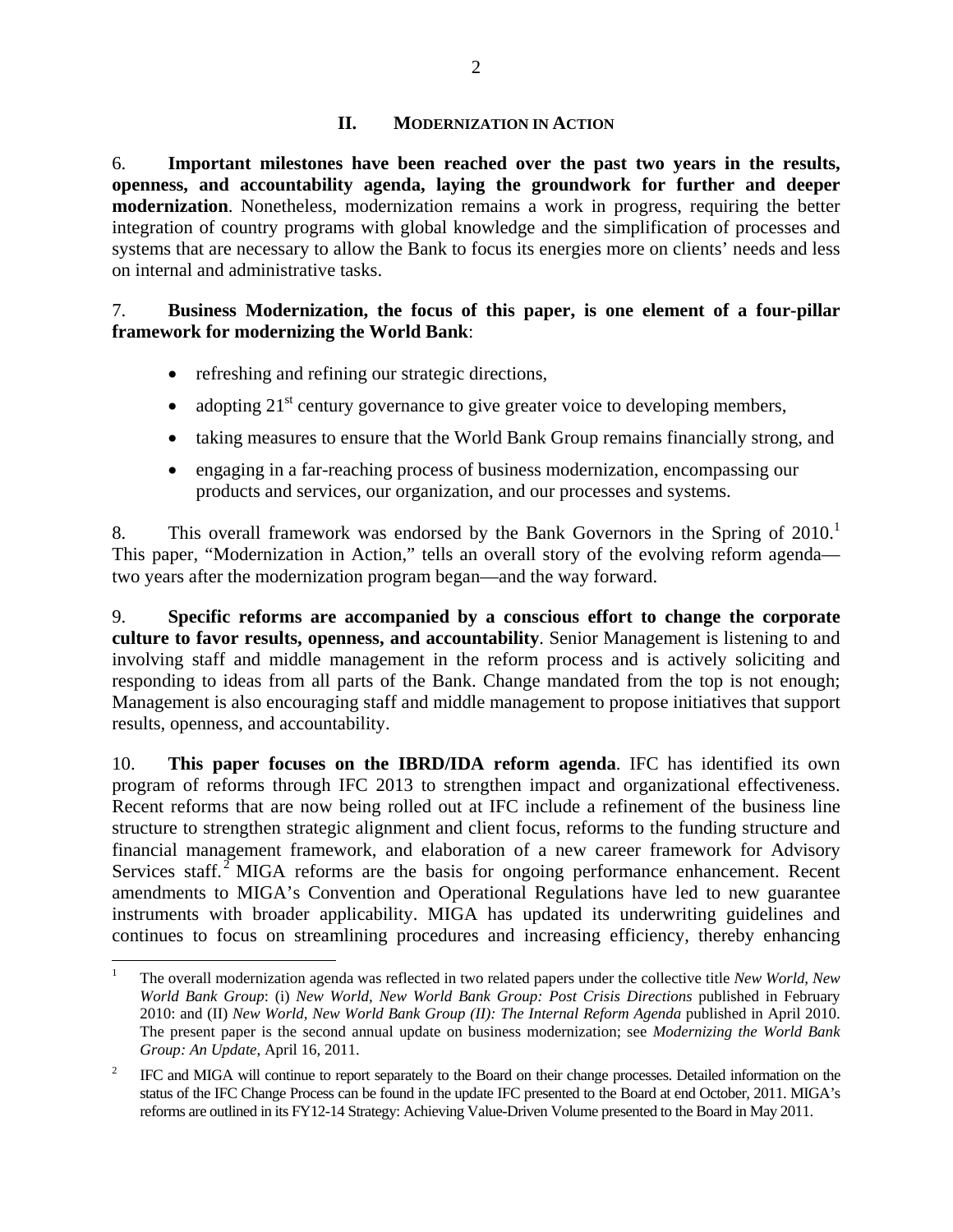client service. The Agency has also established two regional Hubs—in Asia and in Europe—to place staff closer to prospective clients and create new business opportunities.

# **A. Results**

11. **We are pursuing a four-fold path to improved results**: First, we are undertaking a comprehensive program of measurement and reporting on the results of our work, even though this is challenging given that some things do not lend themselves to ready measurement. Second, we are re-tooling our instruments so that they are best-suited to delivering results, in particular with a focus on the quality of our services. Third, focusing on results also means adapting the business that we do, in areas such as innovation, gender, and fragile and conflict situations. Finally, we are adapting our global mobility framework to deliver results on the ground.

*Measuring and Reporting on Results and Risks* 

12. **The ability to identify, measure, and report on development results is central to our effectiveness, and is an essential part of our accountability to shareholders**. The Bank has a solid record of measuring and reporting on results in our lending services, especially in IDA countries results frameworks have long existed in World Bank Group-supported sector and country strategies and in the operations we finance. They are continuously improved to better capture results data and see what did and did not work and why. We are also working with countries to improve their Managing for Development Results (MfDR) capacity through self-assessment and South-South learning. We are closely coordinating with other partners and have for several years chaired the Multilateral Development Bank Working Group on Managing for Development Results.

13. **There are very real challenges in measuring and attributing results, especially when the Bank's inputs into the development process are knowledge or convening services**. The Bank is working with a variety of results measurement systems that, together, can be used to gauge the impact of the Bank's contributions. No one simple metric will suffice so it is important to put together information from many sources—from Bank staff and management, from clients and counterparts, and from intended beneficiaries and civil society. With the results measurement system introduced in 2002 for IDA13, the Bank became the first multilateral development organization to use quantitative indicators to monitor results and performance. The IDA16 Results Measurement System has been expanded, using a four-tier system which provides IDA with a more complete framework to measure results, and includes the new "IDA Report Card." This four-tier system has also been incorporated into the Bank's new Corporate Scorecard (see section on Accountability). In addition, standardized core sector indicators are being used; they allow corporate aggregation for projects under implementation using the Bank's management information system, and this year were expanded from IDA for use in IBRD and recipient-executed trust-funded operations.<sup>3</sup> Moving forward, we are further expanding our set of core sector indicators and investing in disaggregation of many indicators by gender (see Box 1).

 3 The Bank complements quantitative indicators with over 450 online results briefs which are continuously updated and which can now be accessed through an iPhone Results App. The results stories were highlighted as an insert in the 2011 Annual Report, and were used by our development and country partners to showcase their partnerships with the Bank. The Bank is expanding the on-line profile of results information, highlighting Results Profiles across www.worldbank.org/results. On the Bank's Facebook page (English, Spanish, French) 23 Results Profiles led to 229,924 impressions. More than a dozen IDA feature stories in multiple languages on the Bank's site generated 27,000 page views.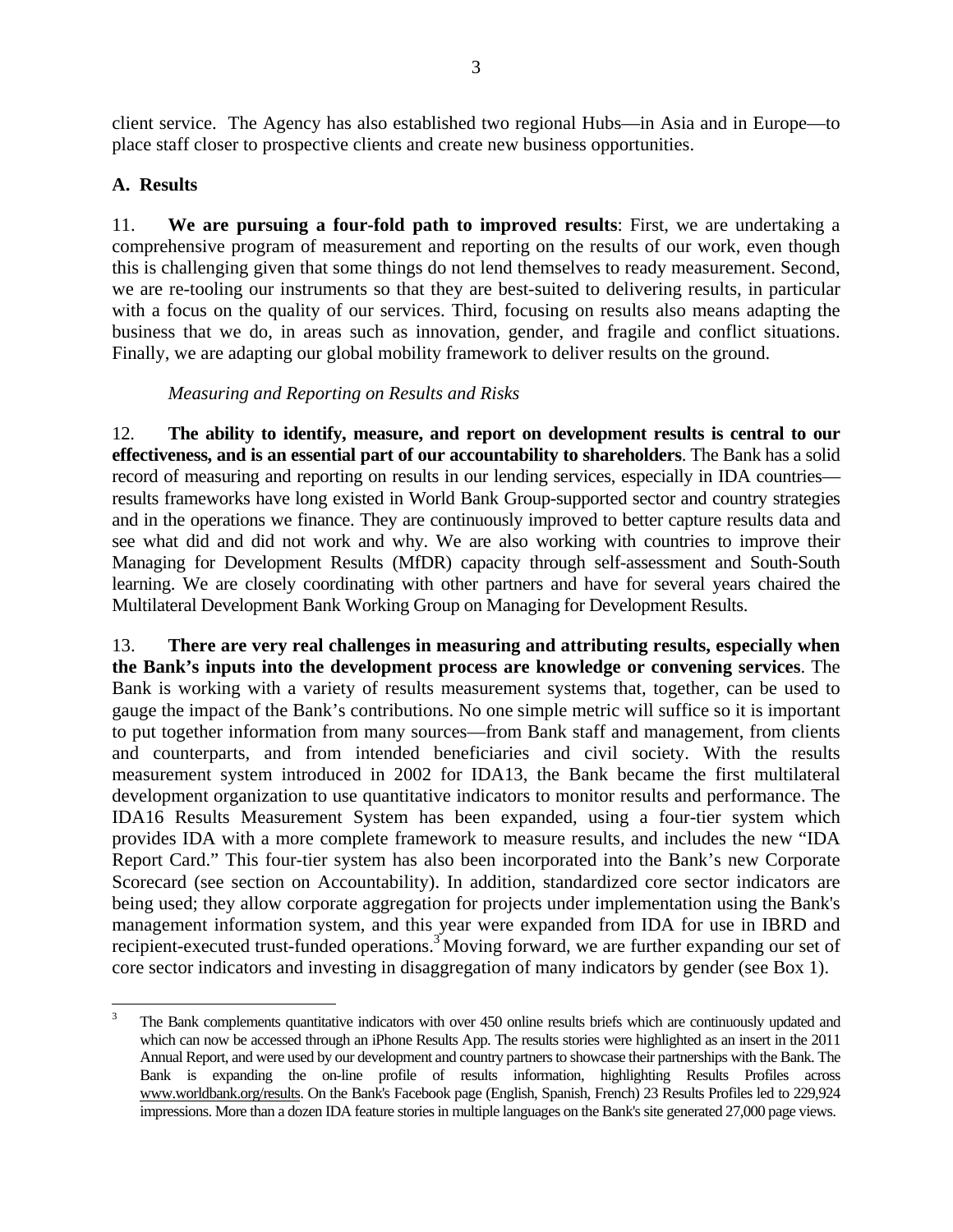**Box 1. Thinking outside the "Gender Box"** 

Given the landmark 2012 *World Development Report* and the major commitments in IDA and the Corporate Scorecard**, gender has emerged in the forefront of senior management attention and efforts to promote accountability and manage for results**. Progress is now being tracked on a monthly basis.

In order for gender to be truly mainstreamed, **attention to gender needs to become part of our projects' DNA**: from conceptualization through monitoring and evaluation (M&E). Overall, 60 percent of lending operations were gender-informed in FY11, and the diagnostic work increased by almost 50 percent in comparison with the previous years, but we still observe large variations across regions and sectors. East Asia and Pacific and Eastern Europe and Central Asia are trailing, while Africa, Middle East and North Africa and South Asia regions are in the lead. The education (89 percent), agriculture (81 percent), and social development (80 percent) sectors are showing progress, but three lagging sectors are currently under close scrutiny: water, urban development, and environment. The Bank is finalizing simple processes that will flag to every task team leader the need for systematic consideration of gender issues in every operation, and allow for ex ante upstream tracking. **An important goal is to better measure results, which requires that gender indicators are incorporated in projects' M&E frameworks**.

There is much that we still do not know about how to **most effectively tackle obstacles to gender equality**. Together with partners, the Bank helps countries to design evidence-based policy interventions that redress discrimination and barriers to entry for women. For example, the recently-launched African Gender Innovation Lab is identifying those interventions that effectively address women's higher mortality rates, constraints to earnings, and voice, and will be replicated in Latin America.

**Data constraints remain large.** Some domains of gender equality—economic empowerment and voice and agency—are scarcely covered. Comparable and representative data on aspects of employment and jobs, such as percentage of firms owned by women and related indicators such as access to credit and land ownership (by sex), are typically unavailable. We are working with the UN, OECD and interested governments, as part of the Busan Action Plan, to **develop a core list of gender indicators to be measured and reported by national statistical agencies**. The Bank's Women, Business and the Law database, which documents legal barriers to gender equality in terms of economic rights and access to assets in 141 economies, is an important related initiative.

Internally, the World Bank Group President has set **a target of gender parity in Management to be achieved by end of calendar year 2012.** Gender parity has been achieved at the level of senior management, so corporate attention will be focused next on improving the mid-management levels. The overall representation of women in the Bank's managerial ranks increased from 31 percent in 2009 to 37 percent in FY12 (mid-year).

14. **The first comprehensive World Bank for Results report, launched at the last Annual Meetings, is an effort to aggregate the findings of these measurement systems to report on results**. For example, the report found good progress on basic services achieved with Bank support over the prior decade. IDA-supported programs provided more than 105 million children per year with improvements in the quality of teaching and facilities for learning, with a special emphasis on girls' education to support gains in gender parity in primary and secondary education. More than 113 million people gained access to an improved water source for safe drinking water and 5.8 million people gained access to improved sanitation to reduce the incidence of disease. Over that decade, 310 million children were immunized and 47 million people received basic health, nutrition, or reproductive health services. Access to roads—and therefore markets, jobs, schools, and health facilities—were provided to 26 million people.

15. **Measuring the impact of knowledge products has been among the greatest challenges.** Gaps in the governance of the Bank's knowledge work are also apparent. In 2011, a new report, *The State of World Bank Knowledge Services*, provided the first public stock-taking of the Bank's explicit knowledge products and highlighted the need for better and more uniform governance of knowledge production processes, including better results measurement, as well as the potential gains to be achieved through managing the Bank's knowledge work as an integrated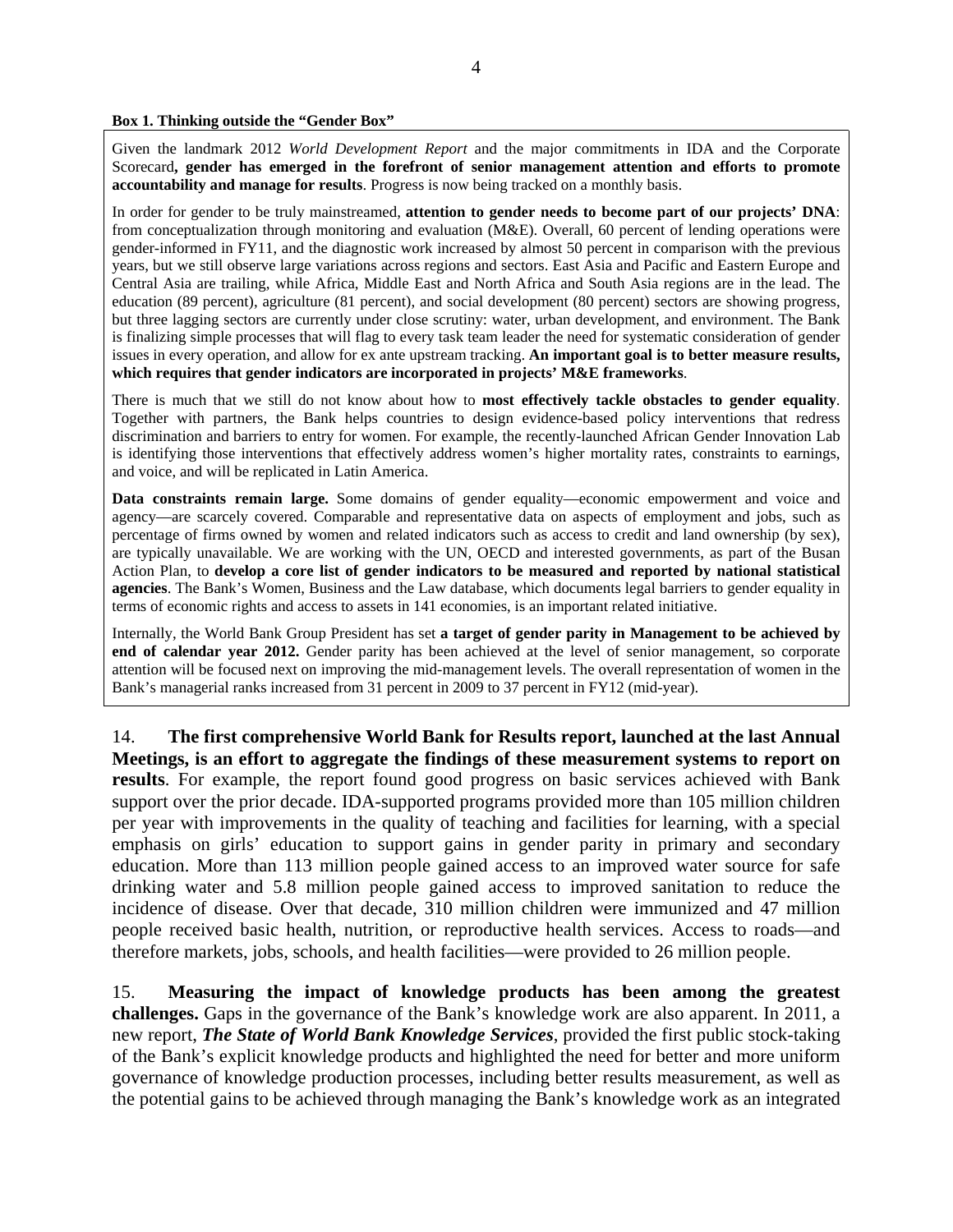portfolio. Our priority in FY12 and FY13 is to implement these recommendations. We have just launched a new management information system for the Bank's knowledge work with an embedded results framework and key performance indicators for some knowledge activities. The system currently covers some 65 percent of the Bank's core knowledge activities, and will be expanded to encompass all of the Bank's core knowledge services. The system also automates capture of the documents generated through knowledge services. The Bank is encouraging regular reviews by the Independent Evaluation Group (IEG) of Bank knowledge work and soliciting regular client feedback on the relevance and impact of its knowledge services. Achievement of results in knowledge work, and internal and external knowledge sharing, is tied to incentives and should be factored into performance evaluation.

16. **It is also difficult to measure the impact of the work the Bank does as a convener.** For example, a colloquium recently organized by the Bank in Mexico City resulted in the launch of the **Green Growth Knowledge Platform**, a global initiative to identify and address major knowledge gaps in green growth theory and practice. An agreement on cooperating more closely on this agenda was signed by the Global Green Growth Institute (GGGI), the Organization for Economic Co-operation and Development (OECD), the United Nations Environment Programme (UNEP), and the World Bank. One concrete result is that all four organizations will collaborate on a unified set of green growth indicators, rather than continuing with the development of competing and confusing measurement systems. This highlights the challenge of measurement and attribution, since the development impact will be long-term and ultimately depends on the work of many separate players.

17. **A natural complement to our investments in measuring and managing results is to measure and manage risks.** Indeed, key to achieving results is taking the right risks—any discussion of results should therefore explicitly consider the risks involved. The Bank has adopted a risk-based approach—the **Operational Risk Assessment Framework—**that analyzes risk throughout the cycle and links risks to results. Projects are differentiated on the basis of risk so that resources and effort, as well as process time, are applied according to the risk level. A standard methodology clarifies which risks are critical to achievement of project objectives. We are also conducting pilots to support better and more consistent measurement and management of risk and potential development impact or return.

# *More Results-Oriented Instruments*

18. Another important change in lending practices is the introduction of a new financing instrument. **Program-for-Results** (PforR), approved by the Board in January 2012, formally links disbursements to the achievement of results. As such, it offers the promise of both simplification and direct measurement of the impact of lending. By financing government programs, rather than specific projects, the Bank will help partner countries improve the design and implementation of their development programs and achieve lasting results by strengthening country institutions, improving governance, and developing capacity. Under PforR, the Bank will provide a small amount of the overall funding for larger government programs, while still applying its technical expertise, capacity development, fiduciary, environmental, and anticorruption oversight to the larger range of government spending.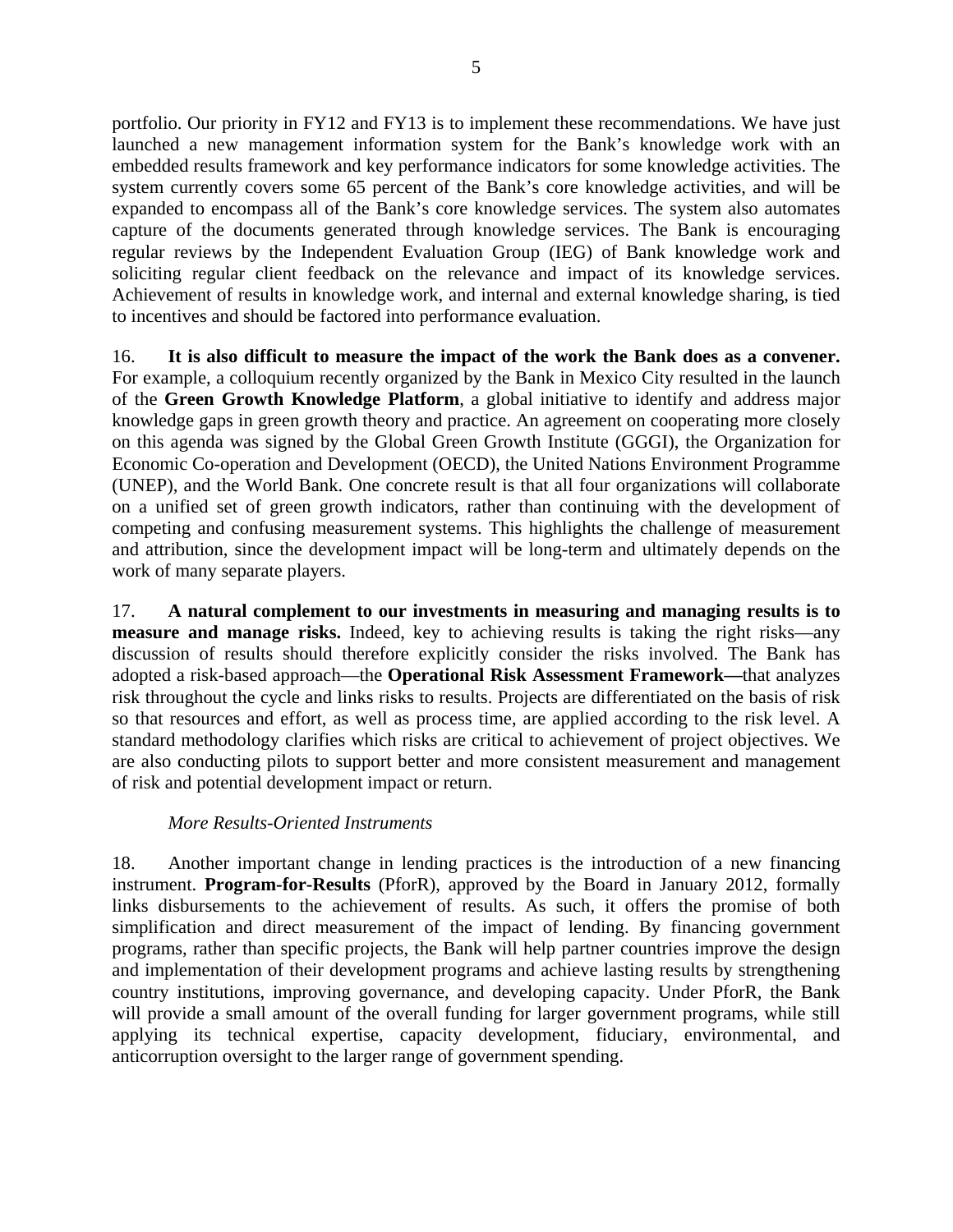19. For our existing instruments, whether in the realm of lending, knowledge, or convening, achieving results on the ground requires **improving the quality of Bank services**. While consistently high in relation to comparators (as reported in the Common Performance Assessment System reports),<sup>4</sup> the performance ratings of Bank projects at their conclusion have experienced a decline, as measured against initial project development objectives: only 70 percent of the operations that exited the portfolio in FY10 had a satisfactory outcome at completion, against 77 percent in FY08. The Bank's first World Bank for Results report, mentioned above, as well as findings of IEG, noted weaknesses in the quality of Bank programs. Although this might reflect a range of factors, this is a cause for real concern and a number of steps have been undertaken over the past few years in support of program quality including devolution of quality control to regions, creation of a high-level panel to review the matrix, establishment of a new accountability framework, and an appraisal of flaws in the existing peer review and quality enhancement review processes.

## 20. **Moving forward, we are stepping up our response to this challenge in two ways: improving accountability for quality and putting more emphasis on technical quality**.

21. First, to improve accountability, we are **strengthening checks and balances** through the matrix organizational structure of the Bank, with the sectors assuring technical quality and the country teams ensuring relevance and engagement. To enable the two parts of the matrix to work together, four tools are being developed: (1) common indicators of quality as part of an aggregated quality-reporting system that takes the quality "temperature" of projects at key points in the project cycle, e.g. quality-at-entry review, and mid-term implementation review; these indicators will be adequately calibrated to reflect the risks involved in attaining development results; (2) consistent quality processes across the Regions and Networks; (3) more systematic use of country and sector portfolio reviews; and (4) a centralized corporate policy function and monitoring function, producing consistent and comprehensive reports on the portfolio and putting in place an "early warning system" for quality. Other elements of the accountability agenda outlined below (such as the simplification agenda) will also contribute to improving quality.

22. Second, to strengthen quality-assurance processes at the project level, we are looking into **strengthening technical quality** support to teams with adequate and timely inputs (through enhancing tools such as quality enhancement reviews and peer reviewing). We are also exploring how to increase the effectiveness of the sector units in charge of technical quality in the Regions (including measures such as the planned reduction in the span of control of sector managers and a possible shift of additional resources to these units).

# *Expanding our Development Toolkit*

23. **Modernization is not just about the way we do business: it is also about the business we do.** A results focus means that we must expand our development toolkit. We are significantly boosting our capacity to sponsor innovation, to focus on development from a gender perspective,

<sup>4</sup> The COMPAS index was designed in 2005 as a framework through which the multilateral development banks (MDBs) could track their capacities to manage for development results. COMPAS reports are produced annually. Participating institutions include AfDB, AsDB, IFAD, IADB, IsDB, EBRD, and the WBG. COMPAS is intended as a learning, not a benchmarking tool. Reports can be accessed via the following link: http://www.mfdr.org/COMPAS/index.html.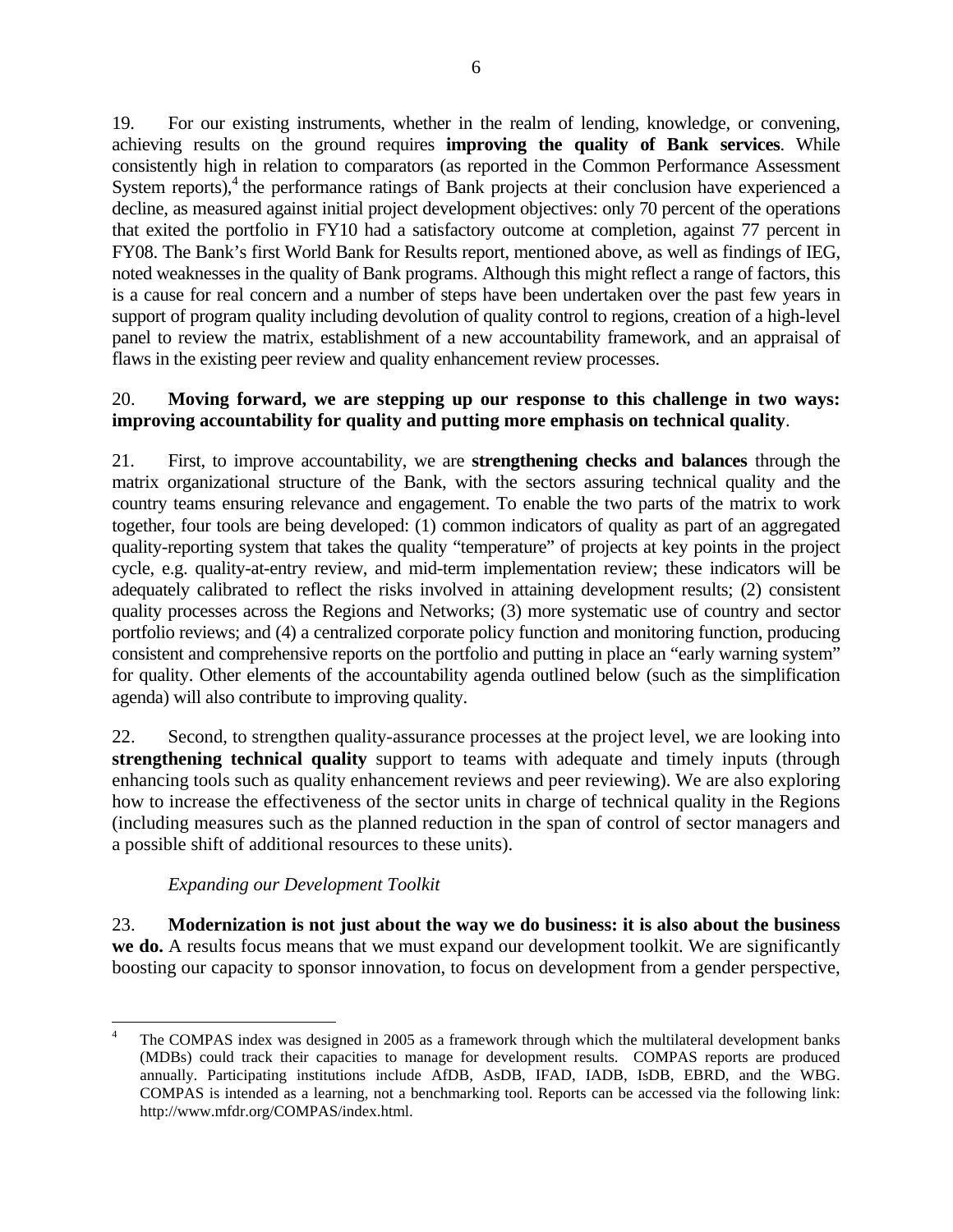to provide flexible and scaled-up support in fragile and conflict-affected situations, and greater customization of services in partnership with Middle-Income Countries (MICs).

24. **The World Bank is ramping up its agenda to engage with MICs, which have knowledge and resources to share with each other and with developing and developed countries.** To better reflect their substantial and growing role in the global arena and to develop an operational model that better fits MICs' needs, the Bank is strengthening its partnership and redefining its relationship with MICs. Building on the Bank's modernization agenda and pockets of ongoing innovation across the institution, it is developing a work program which emphasizes three areas of focus: (1) partnering with MICs as global actors; (2) enhancing the knowledge partnership; and (3) expanding financing options.

25. **Innovation in the Bank occurs both at the level of new services and at the level of systems for encouraging innovation.** As discussed in a paper for the Development Committee of the 2012 Spring Meetings, our development toolkit is expanding through "**Innovations in**  Leveraging the Private Sector." For instance, the International Finance Facility for Immunization, managed by the Bank, uses financial markets to front load commitments and deliver assistance for immunization more quickly to 70 countries through the GAVI Alliance. A range of Bank and IFC services and partnerships seeks to develop local-currency bond markets. And a new risk management product launched in 2011 is providing insurance against volatile food prices to farmers, producers, and consumers in developing countries.

26. To promote and capture innovation among Bank staff and build it into a defining competency, the Bank's **Innovation Fund** tested a competitive process to identify high potential pilots led by front line task team leaders. Funding is being provided for 13 pilots selected from within the Bank proposing innovative solutions for carbon market development, proactive governance, use of mobile technology for monitoring, and disaster risk management, among others. World Bank Labs are being developed to create institutional space for innovators within the Bank to test ideas, pilot partnerships, and prototype products and services that could generate significant value over time.

27. **Our development toolkit is also scaling up support to gender equality** mainstreaming interventions into projects, assistance strategies, analytics, data collection, and indicators. These changes seek to make gender awareness part of the Bank's "DNA"—affecting project design, monitoring and evaluation, as well as research and analytical efforts (see Box 1).

28. Our development toolkit must also expand to enable us to **respond more nimbly and effectively to fragile and conflict-affected situations** (FCS). As some low-income countries graduate to middle-income country status, FCS may become the bedrock of IDA clients. Lack of political stability and security, linked with often-weak institutions, poses fundamental challenges for development efforts in FCS. Consistent with the paradigm shift called for by the *World Development Report 2011*: *Conflict, Security and Development*, an expanding group of FCS and donor agencies has endorsed "The New Deal for Engagement in Fragile States." The New Deal challenges the development community to support peace- and state-building goals that are essential prerequisites for achieving sustainably poverty reduction and growth. It also calls on FCS and development partners to commit to transparency, risk-sharing, use and strengthening of country systems, strengthening capacities, and timely and predictable aid. We are exploring various options in this area (see Box 2).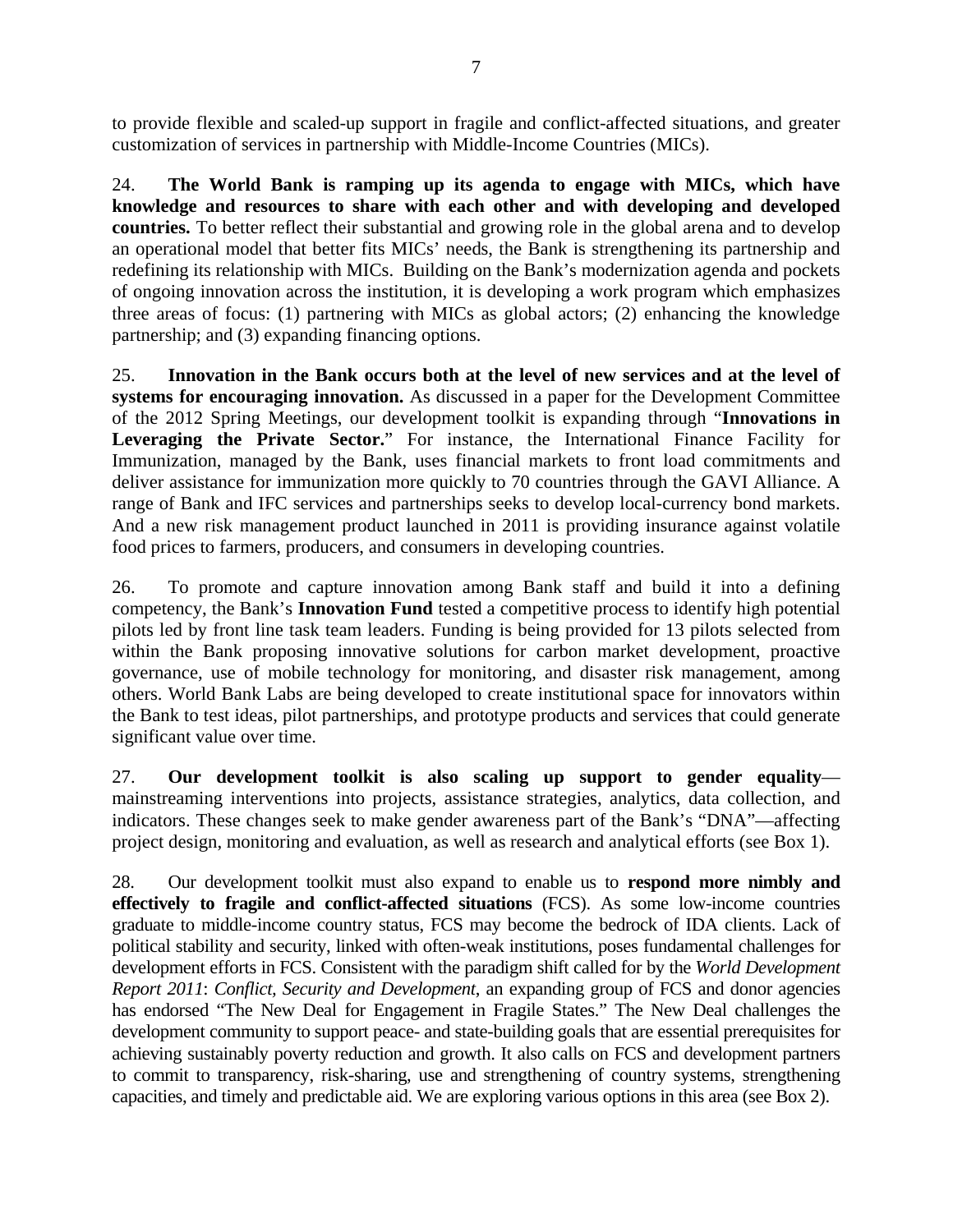#### **Box 2. Making a Difference in Fragile and Conflict-affected Situations (FCS)**

Acting effectively in FCS is one of the five themes of the Bank's Post-Crisis Directions Strategy and a special theme of IDA16. *The modernization agenda is designed to make the Bank more responsive to the critical needs of FCS recognizing that the* unique challenges in such environments require a differentiated approach. Following extensive consultation with Bank staff working in FCS and with partners as part of the dissemination of the WDR 2011, Management is considering a package of measures to enhance the Bank's effectiveness in FCS, including:

**Reform financing for FCS** through 1) leveraging the State and Peace-building Fund (SPF) to provide greater support for crisis response, confidence building, and institutional strengthening and to enhance flexibility in the preparation and implementation of FCS operations; and 2) developing, by the IDA 16 Mid-Term Review, proposals to simplify and adjust the framework for allocating resources to FCS.

**Reform HR policies and practices to attract talent to serve FCS clients** through 1) dedicated recruitment of young professionals and mid-career professionals for FCS posts; 2) proactive use of strategic reassignments; and 3) further improvements in staff incentives (e.g., attention to FCS-relevant competencies in performance evaluation and career paths for staff with FCS experience), including a menu approach to benefits (e.g., improved benefits for non-family postings).

**Provide policies to enable risk-taking, nimble operational response and hands-on implementation support:** Targeted implementation support exclusively for FCS will facilitate staff to make full use of existing flexibilities in the Bank's operational and risk framework. In addition, as part of the ongoing reform of Operational Policy and review of procurement and safeguards policies, Management will seek to incorporate recognition of countries whose institutional capacity is severely impacted by fragility and conflict to allow for implementation support, simplified operational procedures, and alternative implementation arrangements to reflect the specific challenges of FCS environments.

**Deepen World-Bank Group synergies**: Management is exploring Group-wide packages that facilitate private sector investment in FCS, possibly through risk management tools. Management will also explore options for better integrating WB and IFC work in FCS countries including exploring the feasibility of a Group-wide Country Director approach.

**Expand the global community of practice to encourage cross learning:** The Global Center for Conflict, Security and Development (CCSD) in Nairobi is expanding the global community of practice. It has established an innovative social media platform called *The Hive for Fragility, Conflict and Violence*. CCSD will collaborate with Networks to promote communities of practices around high-priority topics such as jobs, security, justice, and natural resource revenue management.

*Global Mobility for Results* 

29. **Achieving results on the ground in an uncertain environment and in a diversified set of situations requires a flexible approach to global mobility**. While the Bank must be one coherent institution, it must also respond flexibly to the different needs of its various clients, whether these are middle-income or low-income countries, whether they are stable or fragile, whatever their development challenges may be. We can achieve this flexibility through (1) a "variable geometry" approach to decentralization and (2) supporting information management and human resource flexibility.

30. **Our "variable geometry" approach to decentralization will drive different business choices in response to business needs.** In FCS, for instance, rapid response and intensive support for implementation requires presence on the ground. For clients mainly demanding very specialized, cutting-edge global experience, the priority is to quickly deploy the right teams from across the Bank Group to the right places, wherever they are. This flexible, results-driven approach to institutional configuration is also reflected in the two decentralized "Hubs" now in operation—in Nairobi and Singapore. The Global Center on Conflict, Security and Development in Nairobi is establishing a stronger community of practice and knowledge-sharing on development issues confronting fragile and conflict-affected situations, as well as improved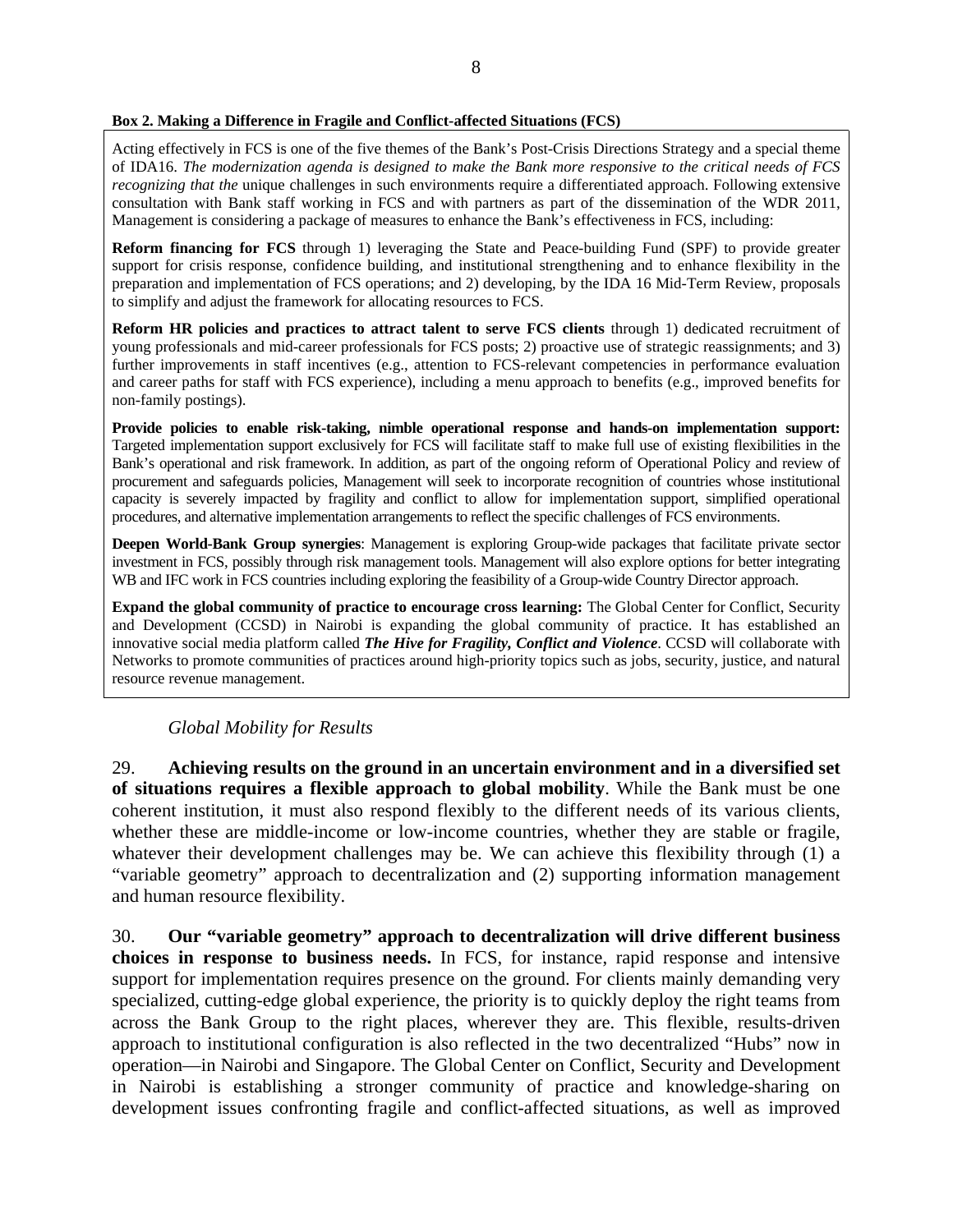development coordination. The Chief Economist for the East Asia and Pacific Region is among the senior staff located at the World Bank Group-Singapore Hub, a multidimensional site for operations and knowledge across the Bank Group, which also draws on Singapore's expertise in infrastructure public private partnerships and in supplying specific, tangible, and practical solutions—a "how-to" center of advice on urban issues. The Bank's successful, early experience with Singapore has led to the establishment of a new Infrastructure Finance Center of Excellence, launched in partnership with the Government of Singapore.

31. **On the information management side, to facilitate information flows across locations, we need the infrastructure and policies in place to enable staff to be "locationneutral."** We are currently investing in the connectivity of our country offices and a Global Knowledge Management and Collaboration program that will facilitate knowledge management. Our second Knowledge Report will focus on issues of connectivity: exploring how the Bank is connecting clients across the globe with the best and most relevant expertise and experience. Significant further investments are ahead of us in this area.

32. In support of increased internal mobility of staff skills, we have implemented a series of managed rotations to strategically deploy expertise, enhance cross-regional knowledge transfer, and increase learning opportunities for staff. Staff mobility across regions—including into and out of the field—has increased as a result. To support increasing mobility, over the past year, we have invested heavily in enhancements to relocation services focused on strengthening on-theground support to relocating staff and families, including dual-career couples, and expanding incentives and support to staff in FCS. We have also reviewed benefits to enhance mobility support for locally-recruited professionals serving outside their home country.

33. Nearly 40 percent of staff work in one of the Bank's 120 country offices, where their presence helps the Bank better understand, work more closely with, and provide faster service to countries. The Bank's growth and decentralization have increased organizational complexity, calling for close coordination across organizational and geographical boundaries, including in the area of staffing and talent development. We will implement a systematic process to review talent across the organization, with the goal of assessing staff readiness for development opportunities and deploying them wherever their specific talents can make the greatest contribution. The Bank is also renewing staff training programs: in the past year, we improved access to learning for staff in country offices through the use of e-learning and new face-to-face offerings for new hires and emerging leaders. Lastly, the human resources function will continue to invest in developing a robust and scalable HR infrastructure that delivers leading-edge services to a geographically dispersed workforce in an efficient and effective manner. Broadening and deepening our HR support for global mobility, remains a reform priority for the next two years.

# **B. Openness**

34. **The openness agenda builds on the vision of an open Bank that is accountable.** We are already seeing results: the Global Campaign for Aid Transparency, "Publish What You Fund," rated the Bank highest in terms of aid transparency out of 58 donors in 2011, for the second year in a row.5

 5 *Publish What You Fund*, The Global Campaign for Aid Transparency, http://www.publishwhatyoufund.org/resources /index/2011-index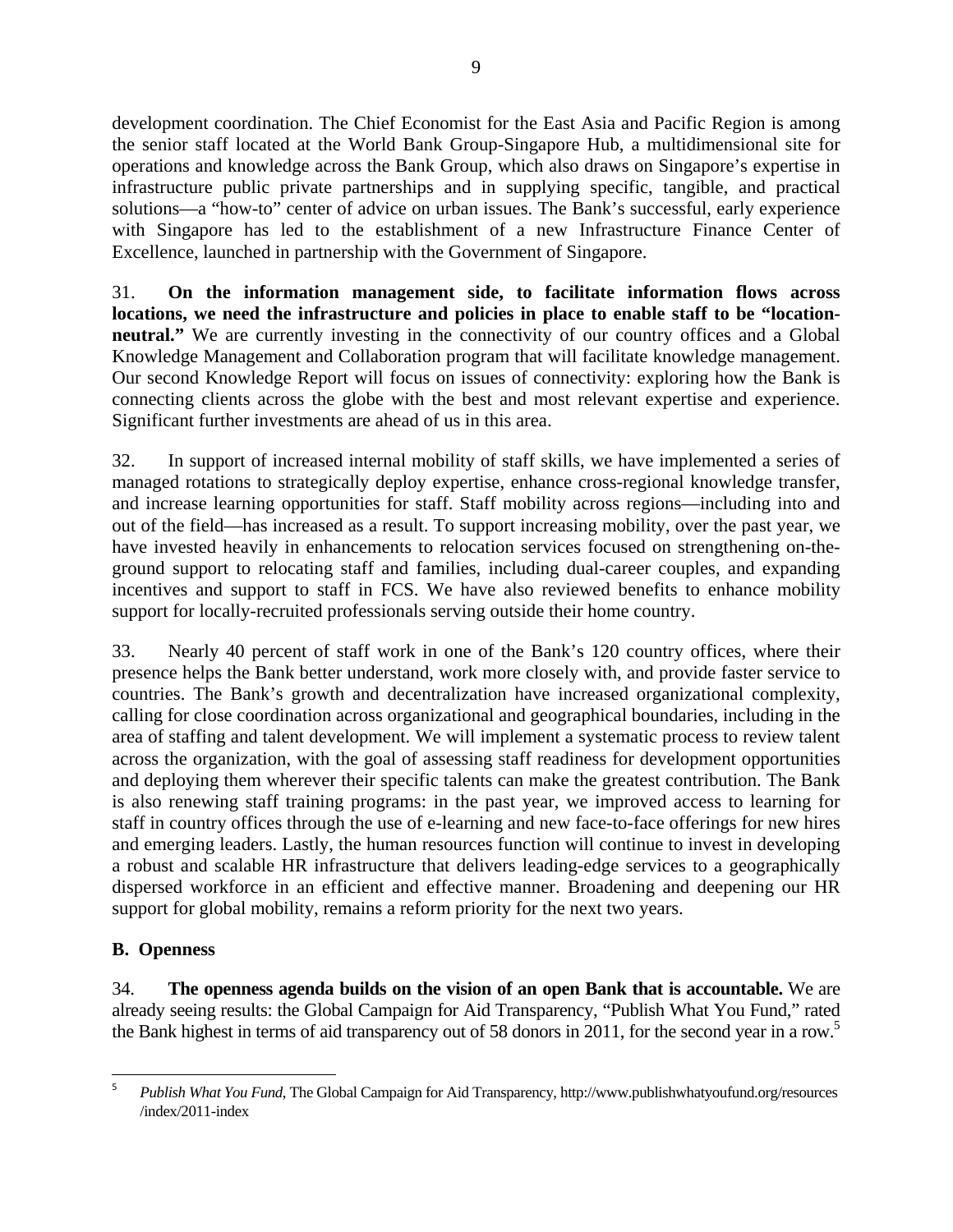The Center for Global Development and Brookings ranked IDA as a top donor in transparency and learning in its 2011 Quality of Official Development Assistance Assessment (QuODA).<sup>6</sup> More than just transparent, an open World Bank means that a vast repository of development experience, data, and research is available to be leveraged by more people for more solutions. The Bank is committed to providing all interested parties with accessible, easy-to-use data and with unprecedented access to other information and documents. Broad access to these data allows policy makers and advocacy groups to make better-informed decisions and to measure improvements more accurately. Finally, a more open Bank is also a Bank that listens more.

# 35. **The Bank is opening up development in four ways**:

- Open data: making its data and tools open to all;
- Open operations: operating "in the clear," providing access to operational, project, and financial data;
- Open knowledge: opening up the way it does knowledge work to increased collaboration and co-generation of knowledge with external partners; and
- Open development: supporting open development, helping our clients to open their own processes and systems for development to their citizens and intended beneficiaries

36. First, we are opening our data. The Open Data Initiative continues to expand its reach and is focusing more and more on usability. Access is now available to more than 7,000 development indicators. There are, among other things, a new portal and database of climate change-related data; new data and portals on jobs, gender, and poverty; microdata on more than 450,000 variables from more than 700 surveys; and the operational data on more than 11,000 lending projects dating from 1947 onwards.

37. In FY11, the **Apps for Development** competition complemented the Bank's Open Data initiative by inviting developers to create new uses of World Bank data through mobile and webbased apps. Participants from more than 30 countries generated more than 100 tools and applications drawing on publicly-available data. Such challenges and competitions, including multi-year Grand Challenges, offer promise to mobilize multidisciplinary communities to solve development challenges (see Box 3).

### **Box 3. Apps for Development**

The way people access knowledge in the 21st century is different, and the Bank is reaching out differently. Knowledge and data are increasingly available through smart-phone and tablet apps. The 2012 WDR on Gender Equality and Development was developed with an iPad App that makes the analysis, data, and policy recommendations available by key message, region, topic, and dozens of keywords. The World Bank DataFinder is an iPhone and iPad app that lets users access fifty years of World Bank data on more than 1,100 global economic indicators for around 200 countries, and has tools to chart and visualize data, inter alia for use in presentations and projects. An iPad app, World Bank Finances shows how much Bank money is being spent by country, project, and loan, credit, or grant. Our **Integrity App** will bring technology and our focus on openness to the service of accountability and integrity, by giving citizens instant access to information about World Bank-financed projects, as well as a means of reporting concerns of fraud and corruption. The "Results at a Glance" app features Bank supported development results drawn from over 450 results profiles in over 85 countries.

 6 Measuring the Quality of Aid: QuODA Second Edition, Center for Global Development.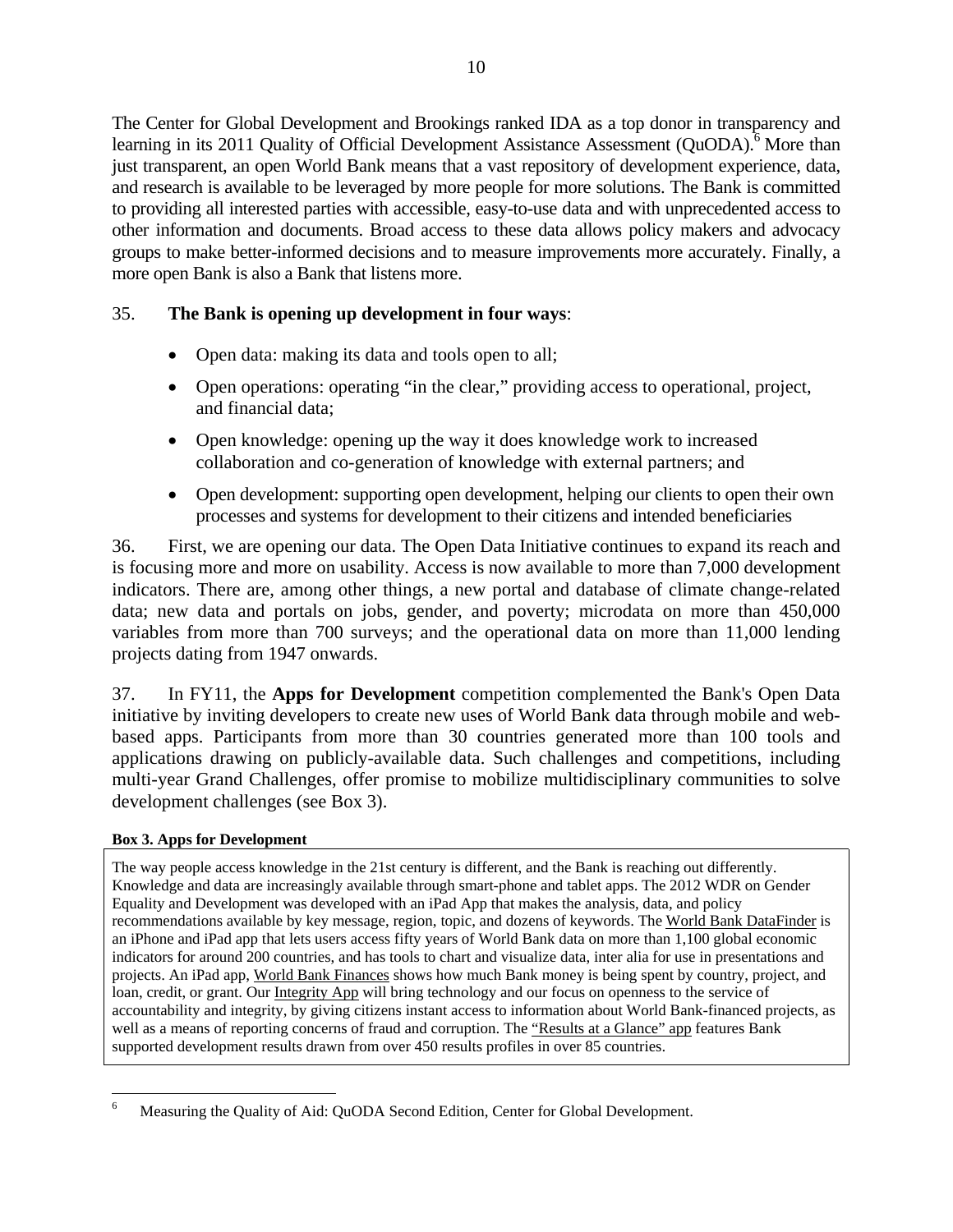38. Further, we are opening "what we know." At the April 2012 Spring Meetings, the Bank's Office of the Publisher is transitioning from a traditional book publishing model to an **Open Access policy**—meaning immediate free access to the Bank's peer-reviewed literature and data, with no restrictions on the use and reuse of the Bank's knowledge. The Bank is also adopting the Creative Commons attribution license, lifting restrictions on the use of Bank material and creating an Open Knowledge Repository to house all Bank books, journal articles, working papers, and relevant economic and sector work and their associated datasets.

39. **Second, we are opening information on our operations.** Data on our projects and operations are available via a new, highly-accessible project portal, and in the International Aid Transparency Initiative (IATI) format. Some of this data are now accessible with dedicated applications. Also aligned with international agreements on aid effectiveness, the Bank has geocoded *all* its projects—both IDA and IBRD. This transparency initiative, **Mapping for Results,**  visually locates Bank-financed projects, and, in combination with the sub-national socioeconomic indicators such as poverty, health, malnutrition, and population density, it helps monitor development impact and donor coordination.

40. Since the 2010 landmark **Access to Information Policy**, 14,000 new documents have been released to the public. According to the first annual report on Access to Information, "*Moving*  Forward Transparency and Accountability,"<sup>7</sup> during the first year that the Access to Information policy was in effect, 119,639 documents were released to the public; there were 4.5 million page views on the external website; there were 1.02 million visits to the Documents and Reports website; 795,000 documents downloaded by the public; and 705 information access cases were opened, of which 78 percent received a comprehensive response within 20 working days.

41. **Openness also means learning from others—from clients, partners, and beneficiaries.** Increasingly, monitoring through direct beneficiary feedback is being built into the projects we support. Customer feedback on delivery of public services via cell-phone reporting is now being supported in Bank projects in Tanzania, Moldova, Dominican Republic, the Democratic Republic of the Congo, Brazil, and Indonesia. In Indonesia, an Urban Poverty Program, which invests \$150 million annually in World Bank and government funding, is using mobile phones for project monitoring. In Moldova, the government has committed to using technology to improve governance and citizen participation.

42. Third, with partners, the Bank is exploring new ways to convene and build knowledge and facilitate South-South exchanges. As part of the preparation of the *2013 World Development Report* on jobs, an "Open Report on Jobs" will inform the WDR and stand alone as a contribution to the global debate. The process of exchange and dialogue through the **Jobs Knowledge Platform** will build a community to support innovation for practical solutions to expand job creation and improve job opportunities, by bringing together governments, workers, private sector, civil society, academics, and development professionals to assist with implementing the lessons that come out of both the *World Development Report* and the Open Report on Jobs. The Jobs Knowledge Platform is managed by the World Bank in collaboration with partner organizations including the Economic Research Forum, Fedesarrollo, the

 7 Access to Information Annual Report, FY 2011, Moving Forward Transparency and Accountability, World Bank 2012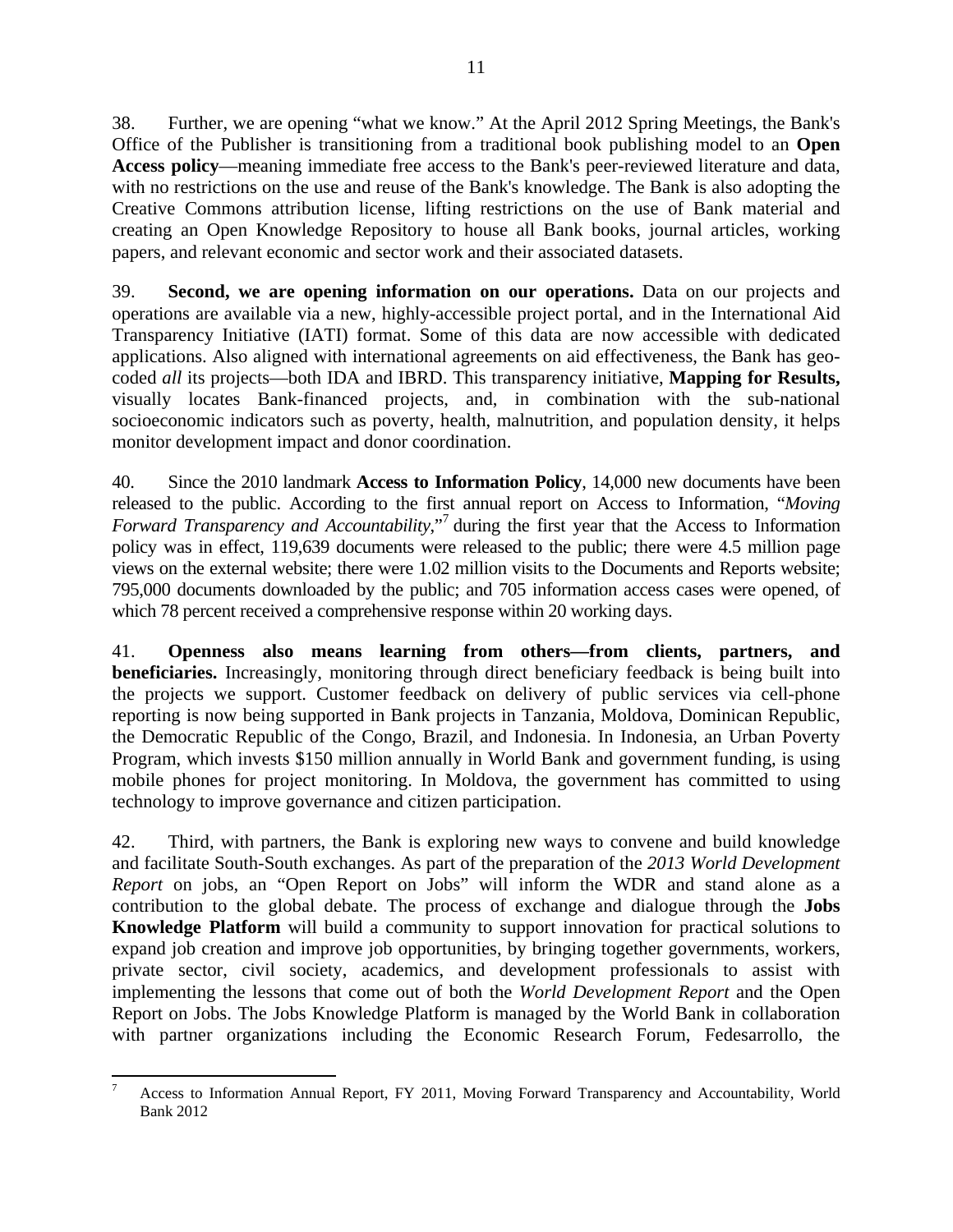International Development Research Centre, the Institute for the Study of Labor, the Latin American and Caribbean Economic Association, McKinsey Global Institute, and REALM/AMERU. In addition to the Jobs Knowledge Platform, the Bank is also supporting five other Knowledge Platforms (see Box 4) which are serving as three-year experiments in the cogeneration of knowledge on cutting-edge development topics, involving the Bank and a wide range of external partners. The recent **China 2030** report is another example of knowledge built in partnership with clients.

### **Box 4. Co-generation of Knowledge: The Knowledge Platforms**

The *Urbanization Knowledge Platform* is putting the best urban knowledge, innovations and data in the hands of policy makers and practitioners

The *Open Development Technology Alliance* is supporting crowd-sourcing and interactive mapping to enable more citizen participation in development.

The *Green Growth Knowledge Platform* has inaugurated a global network of researchers and development experts to identify and address major knowledge gaps.

The *Jobs Knowledge Platform* is convening a wide range of key stakeholders to support the jobs agenda by sharing insights and building synergies across different approaches, creating a community to exchange challenges and solutions, and informing important policy debates.

*The Hive—Fragility, Conflict and Violence (FCV) Knowledge Platform* is working with partners to create an interactive web-interface, changing the way knowledge about FCV is generated, shared and used.

The *Secure Nutrition Knowledge Platform* is working with a broad range of external partners to bridge knowledge gaps between practitioners working on Agriculture, Food Security, and Nutrition.

43. **Finally, we are supporting our clients' efforts in the Open Development agenda**. Supporting **Open Government initiatives** is a growing line of business. Kenya, Colombia, Mongolia, and Moldova are working on their own national open data initiatives. In Moldova, government is using an Open Government Partnership approach to build a "Governance e-Transformation" process to increase transparency, improve efficiency and public service delivery, and fight corruption. Since 2011, we have provided budget support only to governments with a published budget.

44. Additionally, the Bank supports **citizen-mapping efforts**, using only platforms that give users free access to the map data they create. Last summer, the Bank provided \$30,000 for a pilot which used students to geo-map every foot of a Dar es Salaam slum, part of a larger urban development effort.

45. Today, innovative development problem solving is happening with cheap, ubiquitous technology, open-source tools, and social networks. In Tanzania, the Bank was not project manager; it acted, as is increasingly the case, as the connection, introducing city officials to the concept and to potential implementing partners. Working with partners, we are supporting activities such as the "**Water Hackathon,**" a multi-city event to reach local IT communities in an effort to generate new solutions to global water and sanitation problems. The next frontier of this agenda is to more systematically crowd-source development solutions and multiply feedback loops from beneficiaries. Our next priority is to make publicly-available data and information more interactive so that beneficiaries, partners, governments, and citizens can participate fully in the search for development solutions.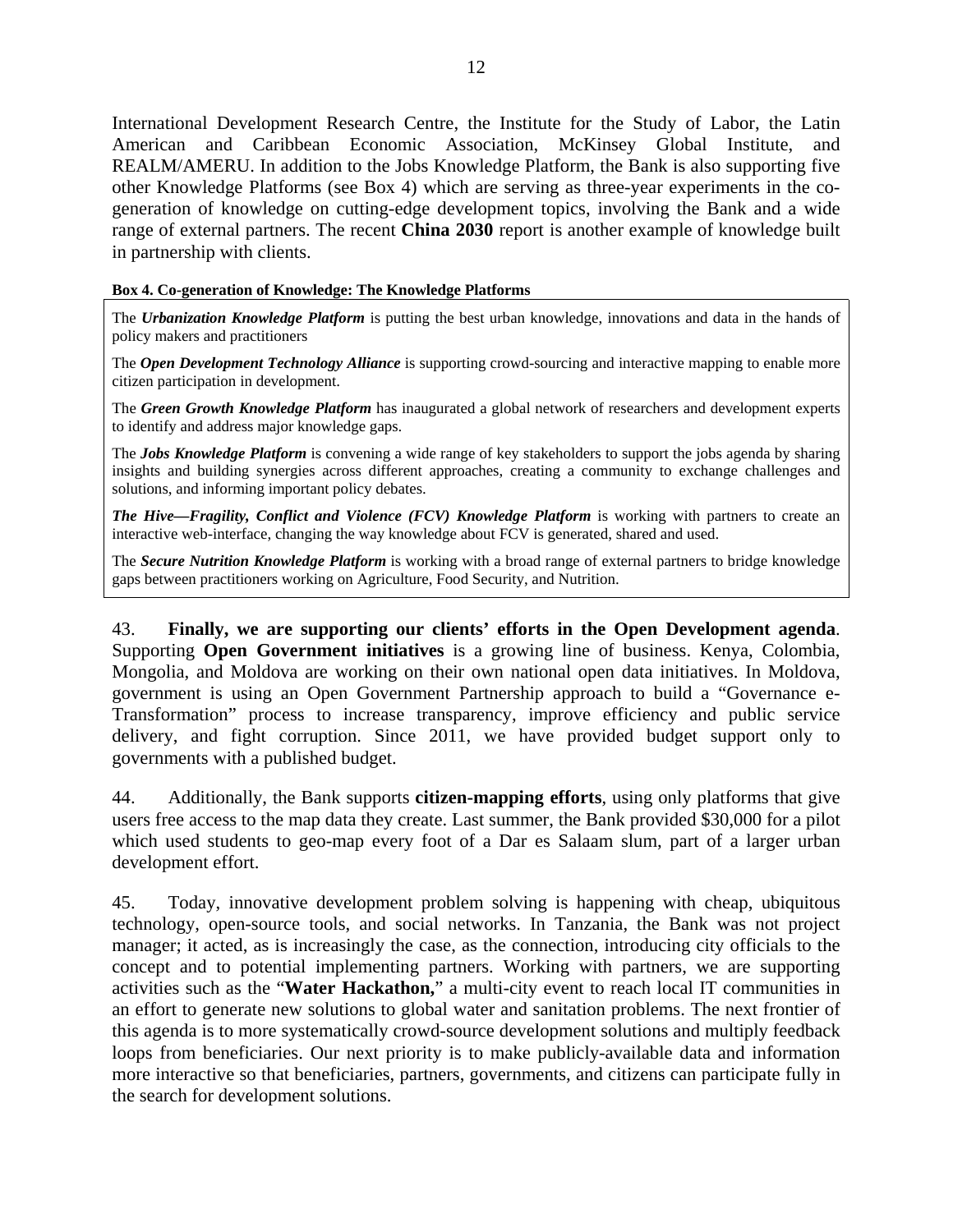### **C. Accountability**

46. **Accountability is a tool for ensuring that the Bank's programs to reduce poverty and enhance growth achieve their intended results, with value for money**. Externally, accountability is being built through reporting mechanisms on our performance and feedback channels to better listen—to critics, to clients, to beneficiaries. Among external channels, the IEG plays a special role, as evidenced in 2012 by its review of the Bank's matrix system. While many of the recommendations are already under implementation, this review in particular usefully highlighted the importance of acting where linkages between regions and networks are weak and where the quality of Bank operations may be further strengthened. Indeed, ultimately, external accountability relies on internal accountability, which the modernization agenda seeks to achieve through two-way "lines of sight" connecting senior management to the front lines and via simplification of processes. This section describes ongoing and planned reforms that strengthen accountability.

### *External Accountability*

47. **External accountability builds on the results reporting and transparency tools outlined above.** The **Corporate Scorecard** is designed to provide a snapshot of the Bank's overall performance, including its business modernization, in the context of development results. It facilitates strategic dialogue between Management and the Board on progress made and areas that need attention. The Corporate Scorecard is a "living document" that will evolve and improve over time as our ability to report on results expands. In addition, consultation processes, project mapping, and promotion of feedback loops in the projects the Bank supports (see above) make us more accountable to these intended beneficiaries.

48. **External accountability will be further strengthened by regular, rigorous, and broad-based country surveys**, enabling systematic feedback across the societies with which the Bank is engaged and helping us and others to evaluate the quality and impact of Bank engagements. This new, transformative feedback policy requires these country surveys to be done on a routine, rolling cycle for all client countries, roughly one-third in each year, so that there will be current data, no more than three-years-old, for each country. Requiring surveys in all countries (with few exceptions for fragile or conflict-affected situations) is a significant change from past practice, under which the Bank sometimes surveyed some countries. The results from the first cohort will be available this fiscal year and will be shared with clients and shareholders and published on-line.

49. With our clients, our focus on accountability translates into our updated strategy and implementation plan on "**Strengthening Governance, Tackling Corruption.**" Our Integrity App is an example that brings technology and our focus on openness to the service of accountability and integrity; aimed at giving citizens instant access to information about World Bank-financed projects, as well as a means of reporting concerns of fraud and corruption, this app will allow users to send, for example, a photo of the half-built school, an audio recording of a request for a bribe, or any other file or document that might be relevant.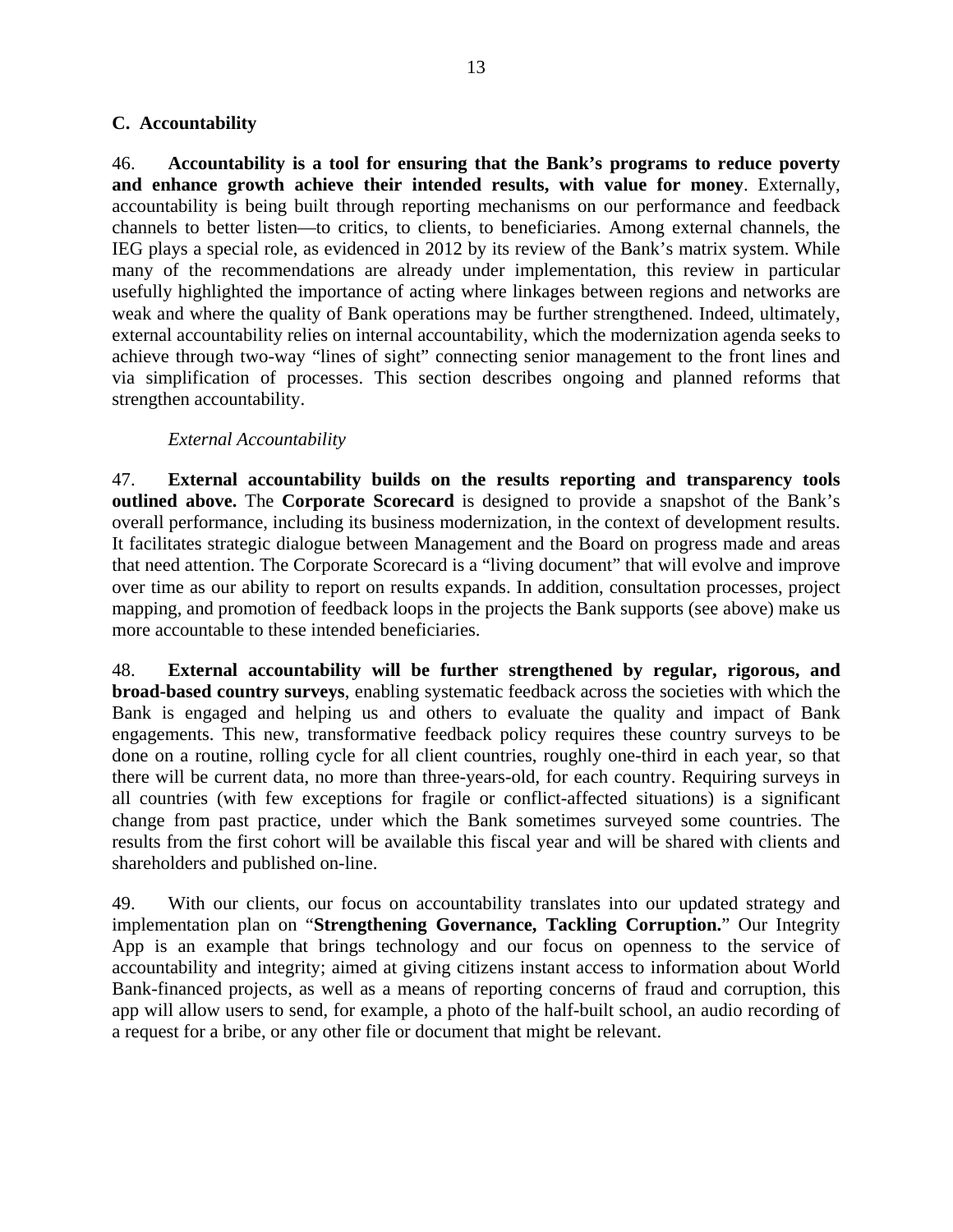### *Internal Accountability*

50. **Internally, we are developing two-way "lines of sight" that connect senior management, middle management, and the front lines with a common, clear, and consistent understanding of corporate priorities, modernization objectives, and realities on the ground**. These "lines of sight" will facilitate the management of the tensions between a countrydriven prioritization process and the corporate commitments of a global institution. They are designed to exploit the synergies between country and global knowledge and relationships. The tools we are using in this regard include the Corporate Scorecard and simplified processes and systems (see below). We are also introducing internal Memoranda of Understanding with the Vice Presidents, covering strategic priorities, results, budget allocations, costs, and staffing. And we are working to better align our planning and reporting processes (including both our administrative budget and the additional resources we mobilize such as Trust Funds) since the fragmentation of these processes was obscuring these lines of sight.

51. Further progress in results monitoring (including for knowledge) will support accountability along these lines of sight, as well as inform the alignment of budgets and priorities. In addition, the portfolios of the three Managing Directors have been realigned to focus on regional operations, knowledge and learning, and modernization and operational support. Finally, in part facilitated by IT investments, reporting systems are being upgraded. For instance, in FY12 various corporate reporting products to the Board of Executive Directors have been integrated into a new Quarterly Business and Risk Review (QBRR) report. This report builds on the Corporate Scorecard and contains quarterly updates of selected Tier 3 and 4 indicators.

52. **A number of other initiatives are underway to improve internal accountability. Internal service standards have been established for some critical internal processes**. The span of control of sector managers will also be reduced to enable them to better perform their functions—which are critical to the quality of our client services—in an accountable manner. Holding ourselves to the level of transparency expected of our clients, we recently launched a new Budget Transparency site to show budget distributions across departments with a view to increasing staff's understanding of the budget allocation process and support staff engagement in budget-related discussions in their units as well as at the corporate level.

# *The Complex Agenda of Simplification*

53. **A key to greater accountability is simplification. Simplification also supports our other modernization objectives—and signals a cultural shift—**enabling the Bank to focus on results rather than processes and creating space for innovation, as well as opening the Bank further by making publicly-available information easier to access. Simplification can also drive a reduction in costs for clients doing business with the Bank. Finally, the simplification agenda supports the Bank's new staff competency framework, so that the value-added of our staff is not their mastery of internal processes but their cutting-edge development skills.

54. **Simplification is a difficult and elusive goal in any large, process-rich institution**. At its core, the simplification agenda is about cutting red tape in our internal processes and avoiding "informal practices" that reintroduce complexity through the backdoor. We have made progress in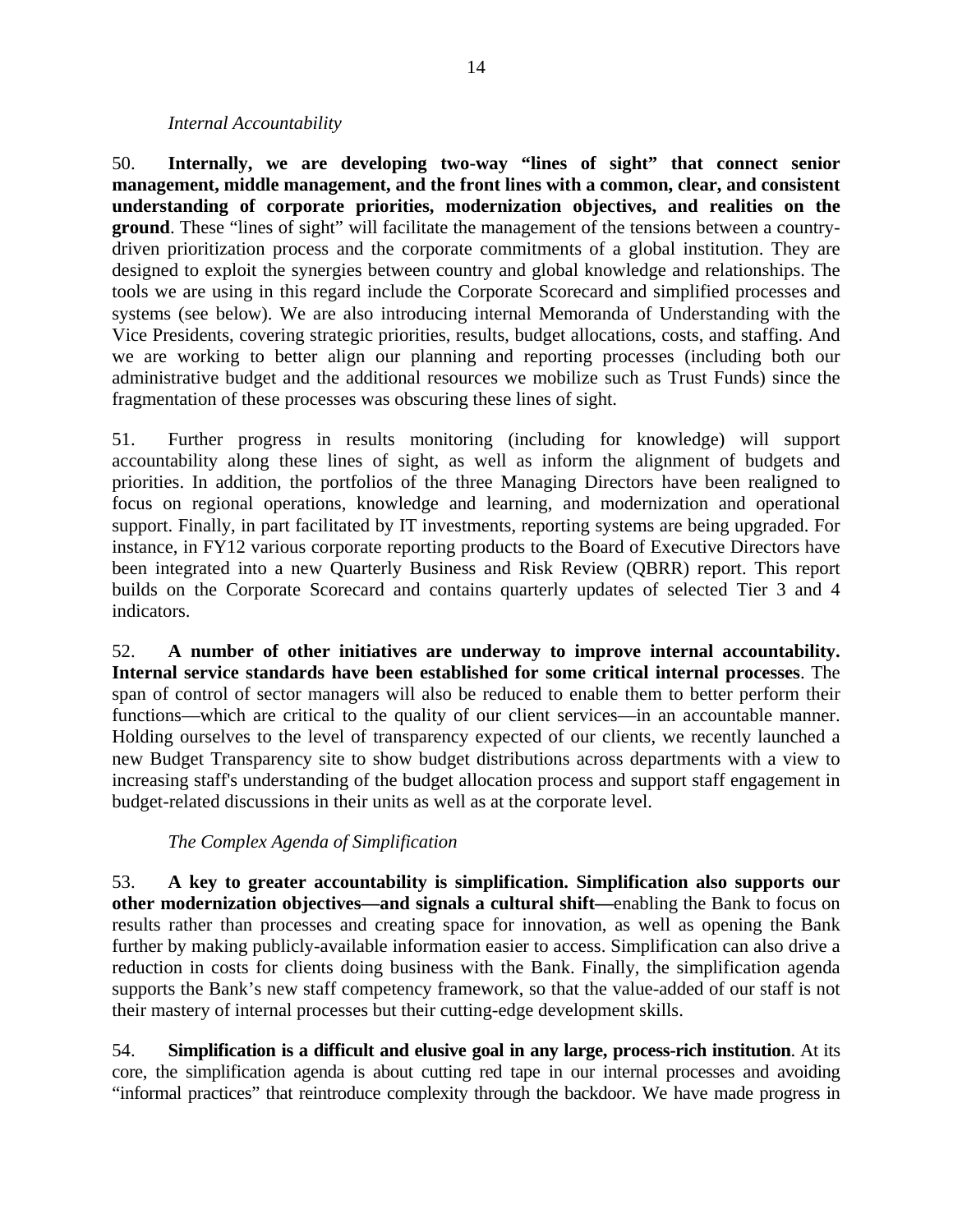this direction through a more intensive use of "additional financing" and risk assessments for fast processing.<sup>8</sup> In FY12 and moving forward, our simplification agenda focuses on three concrete areas: consolidation and streamlining of operational policies and procedures; clarification of accountability and decision making; and review of our approach to procurement and safeguards.

55. **Consolidation of operational policies and procedures.** Following advice from the Committee on Development Effectiveness in the Spring of 2011, we are consolidating the operational policy and procedure statements for investment lending. Part of a broader effort to reform the Bank's Operational Policy Manual, this effort does not necessarily aim to change the content of the policies, but is primarily aimed at updating, clarifying, and streamlining them, eliminating duplication and making them easier to use and access. For example, Management proposes to bring 19 policy statements and 18 procedures statements covering investment lending into a single policy and procedure statement.

56. But streamlining policies is only part of the challenge. Equally important is the goal of eliminating the growth of informal practices, procedures, and process that have grown up across the Bank and particularly in the six regions. Contributing to risk-aversion, and impeding internal staff mobility, the complexity and diversity of processes has also led many to question whether we are functioning as one integrated organization or six different regional banks. A key goal of the modernization agenda over the coming year is to simplify and harmonize these processes into a single common set.

57. **Accountability and decision-making framework.** Based on a 2011 review by the Senior Vice President and General Counsel of the Bank's current methods for delegating authority, a new framework has been introduced to modernize the ways in which the Bank delegates authority, assigns accountability, and makes decisions. The goal is to move the institution away from diffused accountability and consensus-style decision making, which has exacerbated risk-aversion, to a more defined and disciplined approach. By introducing specific protocols for the assignment of responsibility, accountability, and authority and defining staff roles in decision-making—a key component of risk management $\degree$ —the implementation of the framework will also drive simpler business processes.

58. **Procurement and safeguards.** Over the coming two years, a review of procurement policies and procedures is being undertaken; this is the first fundamental review of Bank procurement policies since its founding. The review goes beyond specific transactions under Bank-financed operations, toward the larger goals of improving development effectiveness by encouraging the use of country systems and harmonization, building competitive local industries, strengthening public sector management, improving governance and anticorruption, promoting sustainability, accelerating public and private sector investment in infrastructure, and deepening international trade. Because these objectives converge with public procurement in one way or another, the review will identify both potential synergies and trade-offs between policy goals.

 8 Already, the Bank has driven the time from project concept to approval down from 16 months in FY08 to 15 months in FY11, with a target of 12 months (Corporate Scorecard, IV. A).

See also about our work on developing and articulating specific appetites and tolerances for risk. This will inform decision-making so that management operates within expressed tolerances for risk. This will also enable managers operating with a risk aversion orientation to migrate to one of proactive risk management.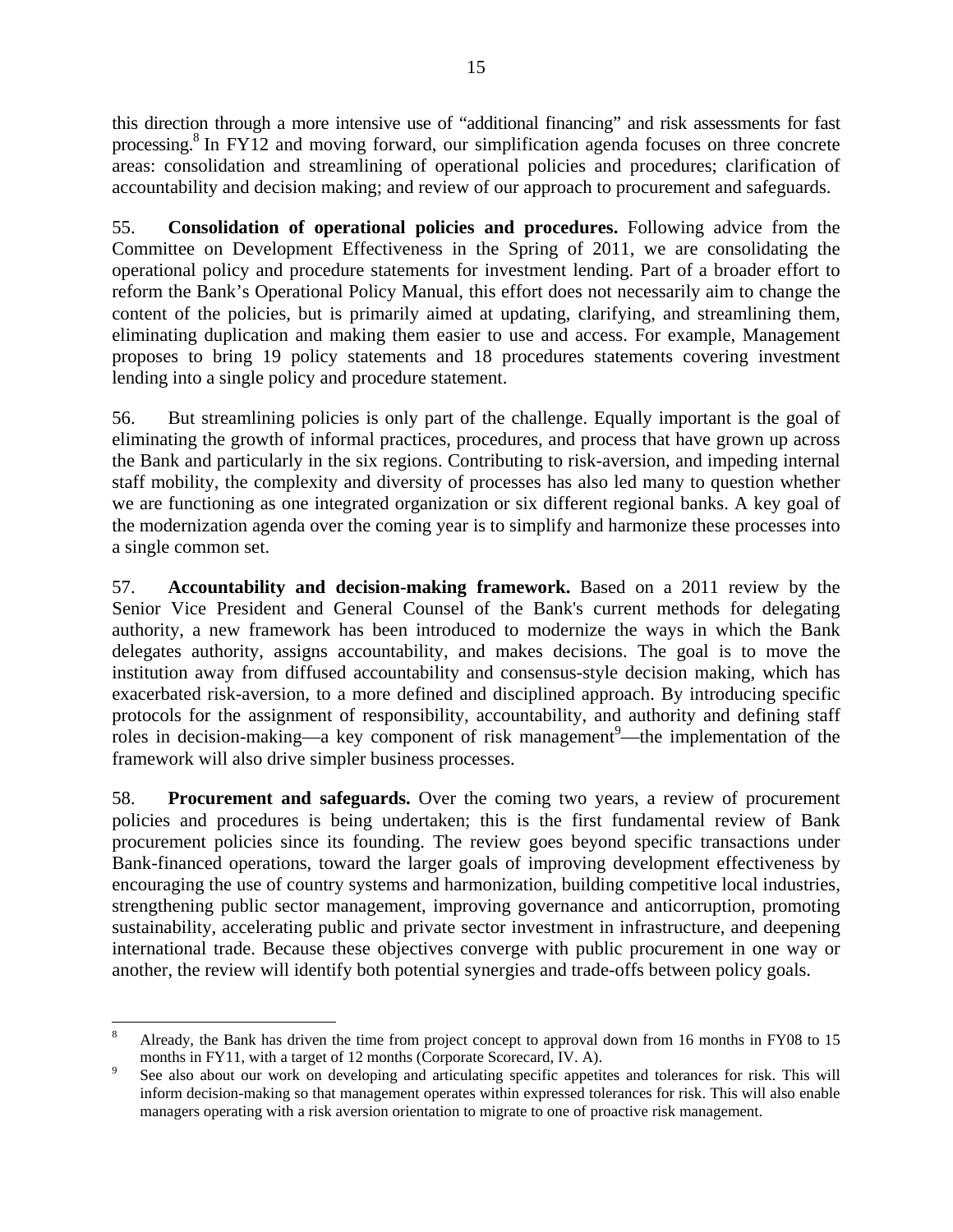59. The Bank will also review its environmental and social safeguard policies. This review will capture lessons from experience including, among other things, a focus on the use of safeguard polices to support environmentally and socially sustainable development, greater emphasis on assessment of a wider range of potential social impacts and risks, improvements in supervision, and more efficient and effective approaches to monitoring, evaluation, and completion reporting, including the enhanced use of indicators. Supported by significant investments in capacity building, many client countries have developed their own regulatory frameworks to address environmental and social issues: hence the review will also allow the Bank to mainstream and expand the use of country systems and to encourage continued institutional strengthening and capacity building. This is an ambitious and challenging agenda which will need careful sequencing and broad consultations.

### *Human Resource Management*

60. **To support the objectives of results, openness, and accountability, a range of human resource and information technology reforms are under way**. We have enhanced flexibility to adjust workforce composition and adapt to changing business requirements by designing a process to reduce recruitment times, introducing term appointments for new staff, and simplifying separation policies. Work is underway to further modernize the Bank's global workforce architecture by: (1) closing the "revolving door" of retirees to increase the incentive to plan for orderly succession and free up opportunities for new talent and career growth; (2) removing impediments to deploying and developing talent; and (3) reviewing the support for internationally- and locally-recruited professional talent.

61. The diversity of the Bank's workforce—a staff of more than 10,000 people from 169 countries—is key to its operational effectiveness and at the core of its ability to attract and motivate talent. By mid-year of FY12, nationals of developing countries accounted for 61 percent of staff, women for 51 percent, and nationals of Sub-Saharan Africa and the Caribbean for 16 percent. Staff from developing countries held 41 percent of managerial positions, women 37 percent, and staff from Sub-Saharan Africa and the Caribbean 12 percent. (see also Box 1). Going forward, we are focusing on building a diverse pipeline of future managers, using external recruitment to focus on all dimensions of diversity. Our approach to managing diversity is also evolving from the traditional focus on nationality, gender, and race to such considerations as academic and linguistic backgrounds, sexual orientation, and disability.

62. **Reforms in human resource management will continue to be a priority going forward**. Efforts to revamp corporate talent management will be prioritized through more systematic use of competencies, talent reviews and talent pipelines to support recruitment, performance management, succession management, staff learning, and career development. Specifically on performance management, we have embarked on a collective effort with managers, staff, and the Staff Association to build a stronger culture of performance and accountability. We are also evaluating our compensation and benefits schemes to ensure that they are competitive for staff, while remaining fiscally responsible.

63. Over the past year, changes to the compensation methodology were introduced to ensure market-competitiveness, a greater emphasis on performance, tighter governance and financial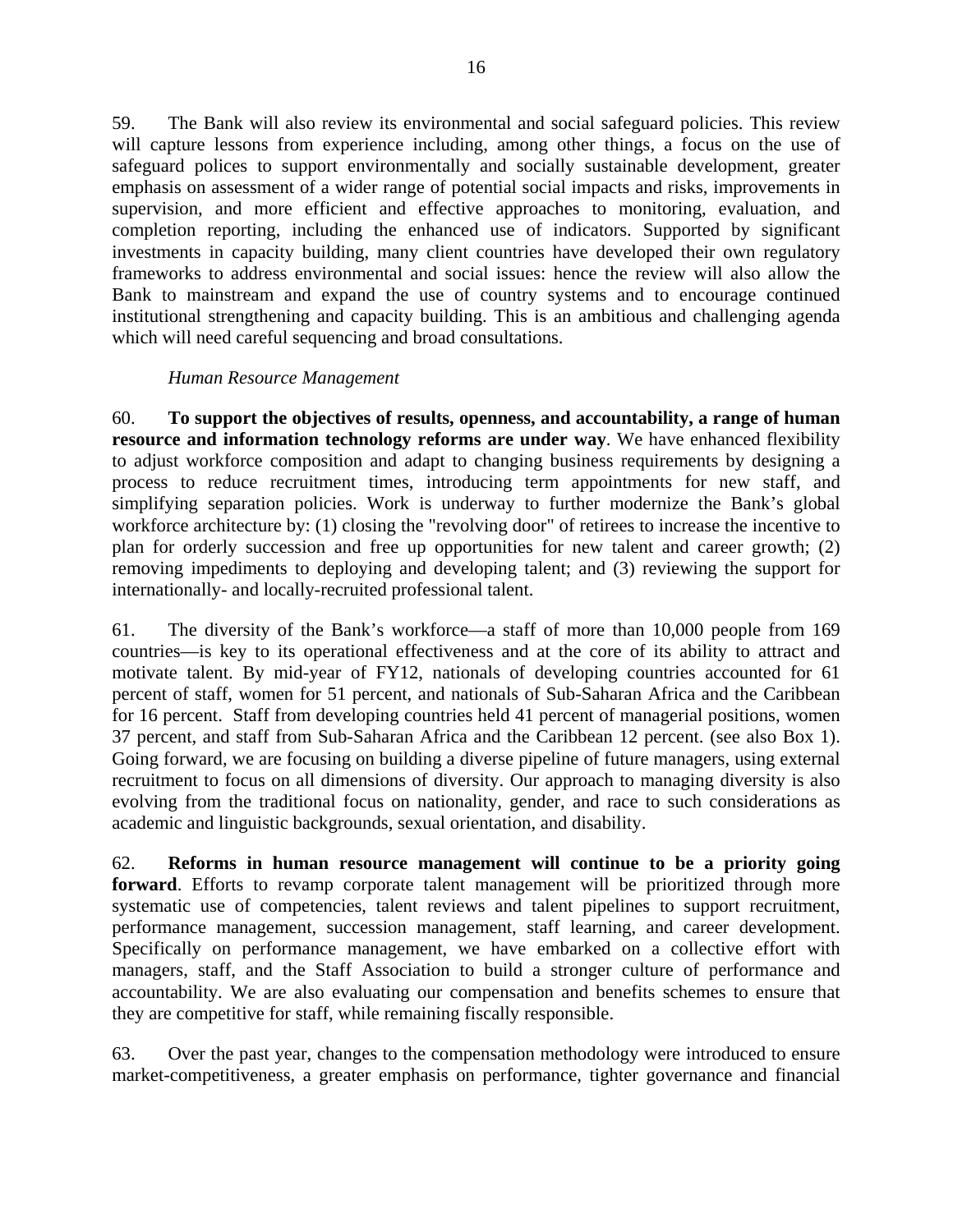sustainability; country office medical coverage and benefits were aligned more closely to that of Washington-based staff.

64. Over the coming year the focus will be on simplifying, modernizing, and rebalancing benefits to align more closely with business strategy and better tailor programs to the needs of a diverse workforce, looking first at benefits directly related to mobility, medical, and pension. The review of benefits associated with staff mobility has already begun: the focus of the first phase is to provide more career opportunities for professional-level locally-recruited staff by providing greater incentives for mobility to better meet client needs. The second phase of the review will consider overall elements of the Bank's global mobility strategy, support, and benefits, including for short-term and developmental assignments. We will also review the impact of new renewable-term appointments and options for going forward which retain sufficient flexibility to meet changing business needs while also helping grow and invest in our staff. Finally, we are also implementing a new HR systems platform for increased automation of transaction-based services, and redirecting HR resources to strategic capabilities, such as business advisory services, strategic staffing, and performance management, that have a direct impact on the ability of the Bank to capitalize on the talents of its people.

### *Information Management and Technology*

65. **The FY11-13 Information Management and Technology (IMT) three-year strategy is aligning the IMT function with business needs across the World Bank Group through a new federated operating model**. The federated operating model has established dedicated IMT units to partner with operations, the finance complex, corporate units, and IFC, with each business line governing their IMT priorities and investments to ensure alignment with business strategy and consolidated shared services for technology architecture and infrastructure. Strategic programs set out in the strategy are being implemented to enable modernization of core business capabilities, improve global knowledge management and collaboration, improve information transparency and access, and deliver global mobile solutions to support decentralized operations. Strategic advancements to date have included a renewed sourcing strategy, HR systems renewal, IT funding model reform, a technology roadmap, a risk-management framework, and a nextgeneration cyber-security strategy.

66. **Moving forward, investments in IMT will be critical to the advancement of a number of modernization areas:** capturing and reporting on results; facilitating the provision and brokering of relevant and high-quality knowledge to our clients through the establishment of state-of-the-art knowledge management and collaboration platforms; and simplifying business processes through automation. In addition, the finance complex has determined that there is a need for a full-scale renewal of finance systems, particularly in Treasury, to address the deferred maintenance of the systems as well as new capabilities required for current market and financial conditions, and to manage risks in a post-financial crisis environment. In the area of cyber security, we expect to shift our security posture from defending our perimeter to protecting key data and building a counter-intelligence capability. Finally, to support the global mobility agenda and in response to the increasing consumerization of IT, our business applications will need to be deployed and supported on a range of personal devices (desktops, laptops, and smart phones, among them) in a secure manner. Looking forward, new business models in the technology industry (i.e. cloud computing and other third-party solutions) will put more pressure on the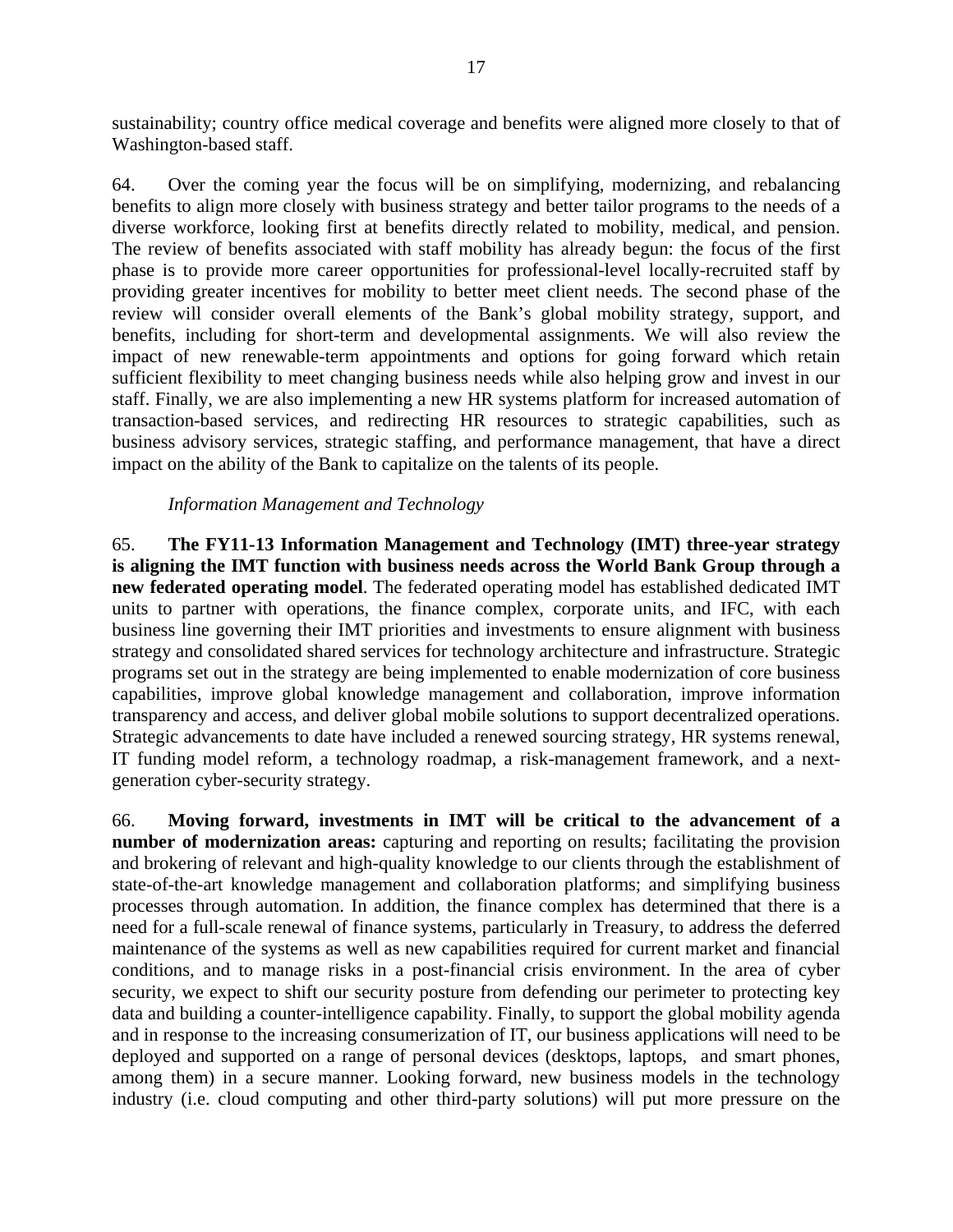WBG to evaluate tradeoffs between IMT leverage and WBG requirements for privacy, security, and protection of WBG diplomatic immunities and privileges with regard to information.

### **III. LESSONS LEARNED AND THE WAY FORWARD**

67. **Modernizing the World Bank is a medium-term agenda**. The vast majority of the specific reforms outlined in the April 2010 package have now been initiated or implemented. The impact is tangible in the Bank's capacity to report on results; significant innovations in our services; new ways of convening knowledge around open platforms; path-breaking Access to Information and Open Data policies; and the Corporate Scorecard. Management's investment in external (client surveys) and internal (pulse surveys) feedback mechanisms will help track the impact of these reforms moving forward. External evaluations, such as the recent review of the matrix by the IEG, also provide important feedback for this evolving agenda.

68. **Underlying these initiatives is a mindset shift on the Bank's role in development** emanating from the Bank's own experience and from recognition of new trends in the development marketplace. First, to its staff, its clients, and stakeholders, the Bank must increasingly be a partner that collaborates in the search for development solutions, bringing finance, knowledge, and convening capacity. The shift is not new, but is accelerating through the Open Development agenda and the increasing role of the non-governmental and private sectors in development. Second, there is recognition that innovation and effectiveness demand riskmanagement, as opposed to risk-avoidance. Third, there is an understanding that a global Bank requires a much stronger corporate culture, with lines of sight from the front line to senior management, and with harmonization across units—as opposed to the serious risk, outlined by the IEG evaluation of the matrix, of the six regional vice-presidencies drifting toward six regional banks. Finally, the agenda promotes mindset shifts in the business the Bank is in—a business where gender is smart economics, working in fragile and conflict-affected situations is cutting-edge, and leveraging private sector is the norm.

69. **Implementing the modernization agenda has entailed costs and trade-offs**. Over the past two years, through our annual planning process, Management has prioritized over \$80 million of investments for modernization (one-half from administrative budget and the other from capital budget), mainly in the form of process reforms and related IT investments, as well as knowledge initiatives. Moving forward, given the nature of the agenda—which is not a blueprint, but rather fully integrated in the way the Bank does its business—further investments will be prioritized as part of the annual planning process. We consider the trade-offs that will have to be made under this approach as necessary to adjust the pace and direction of change to lessons learned and to the need not to disrupt the delivery of services to clients.

# 70. **Beyond the importance of mindset shifts and trade-offs, Management has identified a few lessons from this first phase of change**.

 The first lesson is a long-standing one in change management: change cannot be blueprinted. Parts of the original agenda, like the Open Bank agenda, have been much more transformative than anticipated, while others, like simplification, have proven more challenging. Strong analytical basis for change has been a condition for change, but has, at times, led to "paralysis through analysis."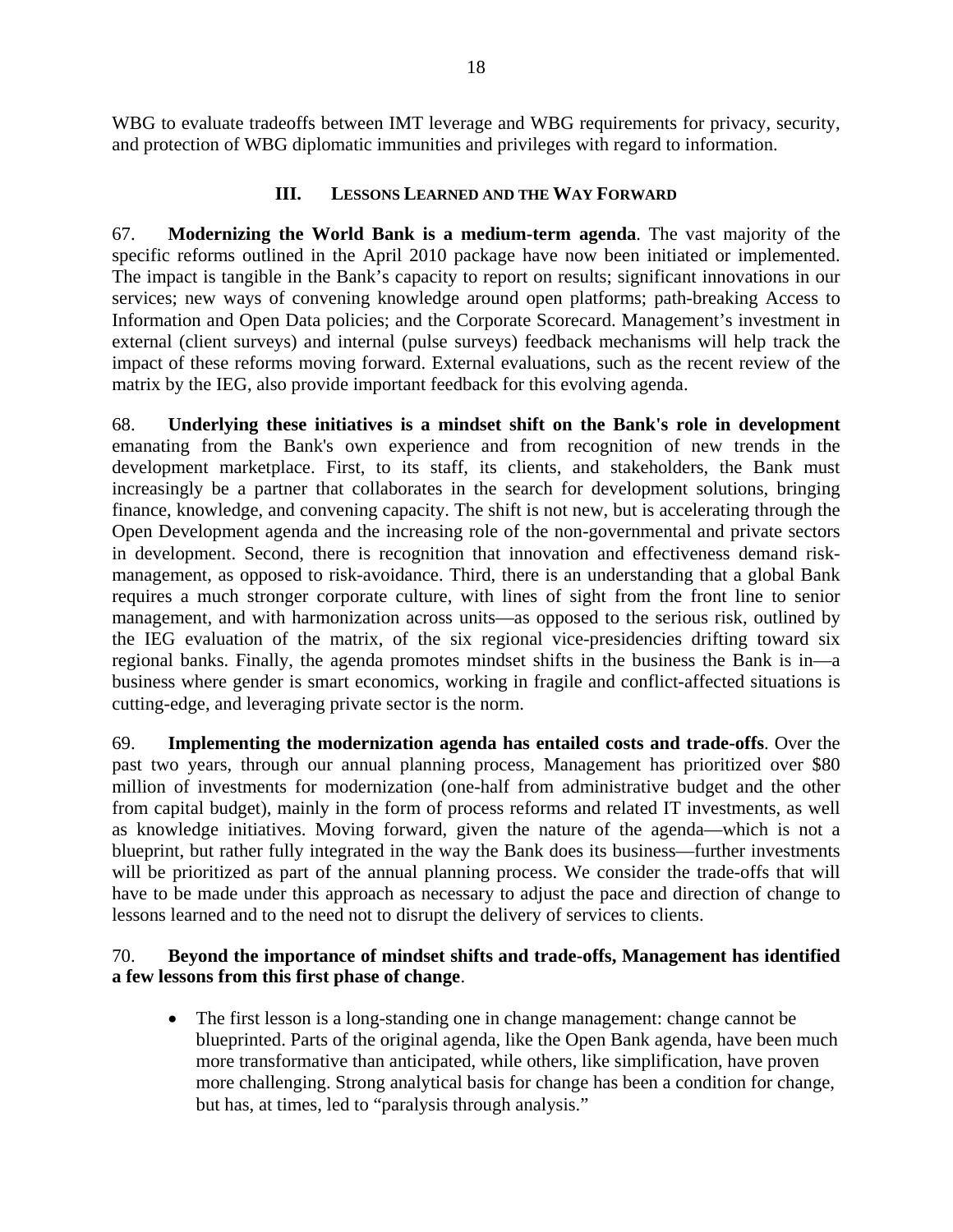- The second, related lesson is the importance of staff engagement and feedback—but in a targeted, practical way. A history of task forces leading nowhere has tended to foster cynicism rather than action. Ineffective consultations—such as those leading to changes in the performance management form in 2011—have led to mistakes. Rather problem solving-oriented consultations (e.g. with Sector Managers about the span of control of their jobs) and regular staff feedback (through a biannual "pulse survey" of staff) have more potential to impact the agenda and create more appetite for change.
- The third lesson is the delicate balance between pilots and scale: experiments do foster innovation, but scaling up success and phasing out failures is critical. For instance, in the area of knowledge management, separate initiatives by individual sector practices have not led to the needed transformative outcome. A harmonized approach seems appropriate, so that starting in FY13, the integrated "Global Knowledge Management and Collaboration" program supported by all the Networks will create the scale and harmonization that enable enhanced connectivity, while increasing accountability through better oversight of knowledge. Similarly, in operations, simplification efforts have proven elusive when piecemeal because informal, uncoordinated practices have undermined them.
- Lastly, the importance of measuring progress, incentivizing change, and focusing on quality and results are key. Without adequate measurement of quality and impact we will not be able to make informed decisions about what works and what doesn't and how best to allocate scarce resources. This is particularly true for the Knowledge Agenda where better measurement of the quality and impact of Bank work is a priority.

71. **Modernizing the Bank is a large and challenging agenda encompassing work on processes, instruments, policies, and cultural change. Much work has begun, but much remains to be done**. Management is committed to staying the course. The critical priorities in FY13 will be to:

- make a step change in simplification, quality assurance, and accountability, including developing options to reduce overlaps and duplication in our structural organization;
- develop quality and impact indicators for knowledge and improve governance and management of the knowledge portfolio;
- take the results agenda to the next level, in particular by building in client and beneficiary feedback;
- adopt a package of measures to scale up our work in FCS;
- make attention to gender part of the Bank's DNA—including from conceptualization through M&E—and incorporate gender indicators in M&E frameworks;
- tackle HR reforms, in particular with the introduction of a new approach to performance and talent management, benefits and compensation, and global mobility; and
- begin to deepen synergies and collaboration across the Bank Group.